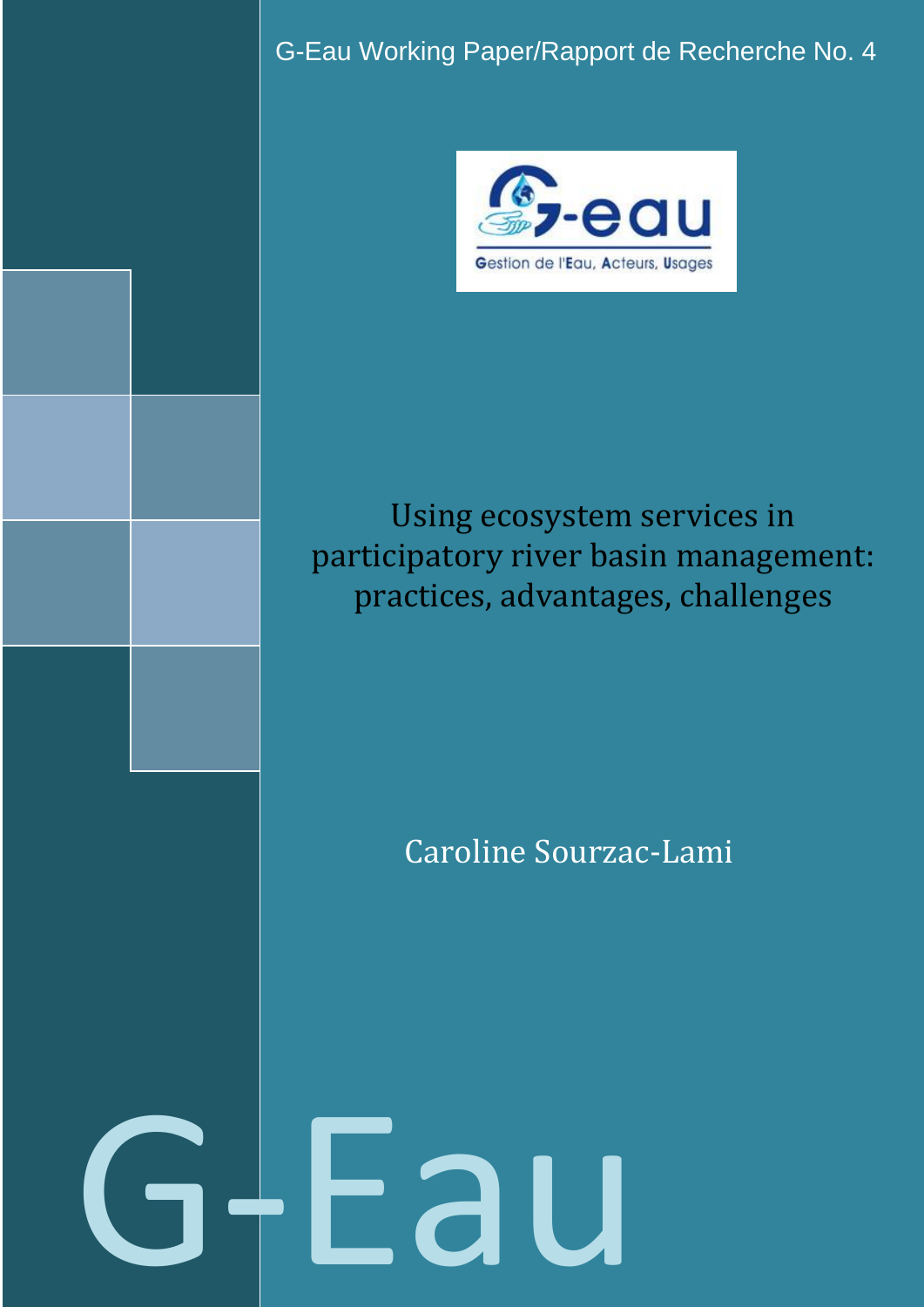











# G-Eau Working Paper/Rapport de Recherche No. 4

# Using ecosystem services in participatory river basin management: practices, advantages, challenges

Caroline Sourzac-Lami

First published: January 2018

Sourzac-Lami, C. 2018. Using ecosystem services in participatory river basin management: practices, advantages, challenges. G-Eau Working Papers No.4. Montpellier, France.

<http://www.g-eau.net/>

Copyright 2018, by G-Eau. All rights reserved. G-Eau encourages the use of its material provided that the organization is acknowledged and kept informed in all such instances.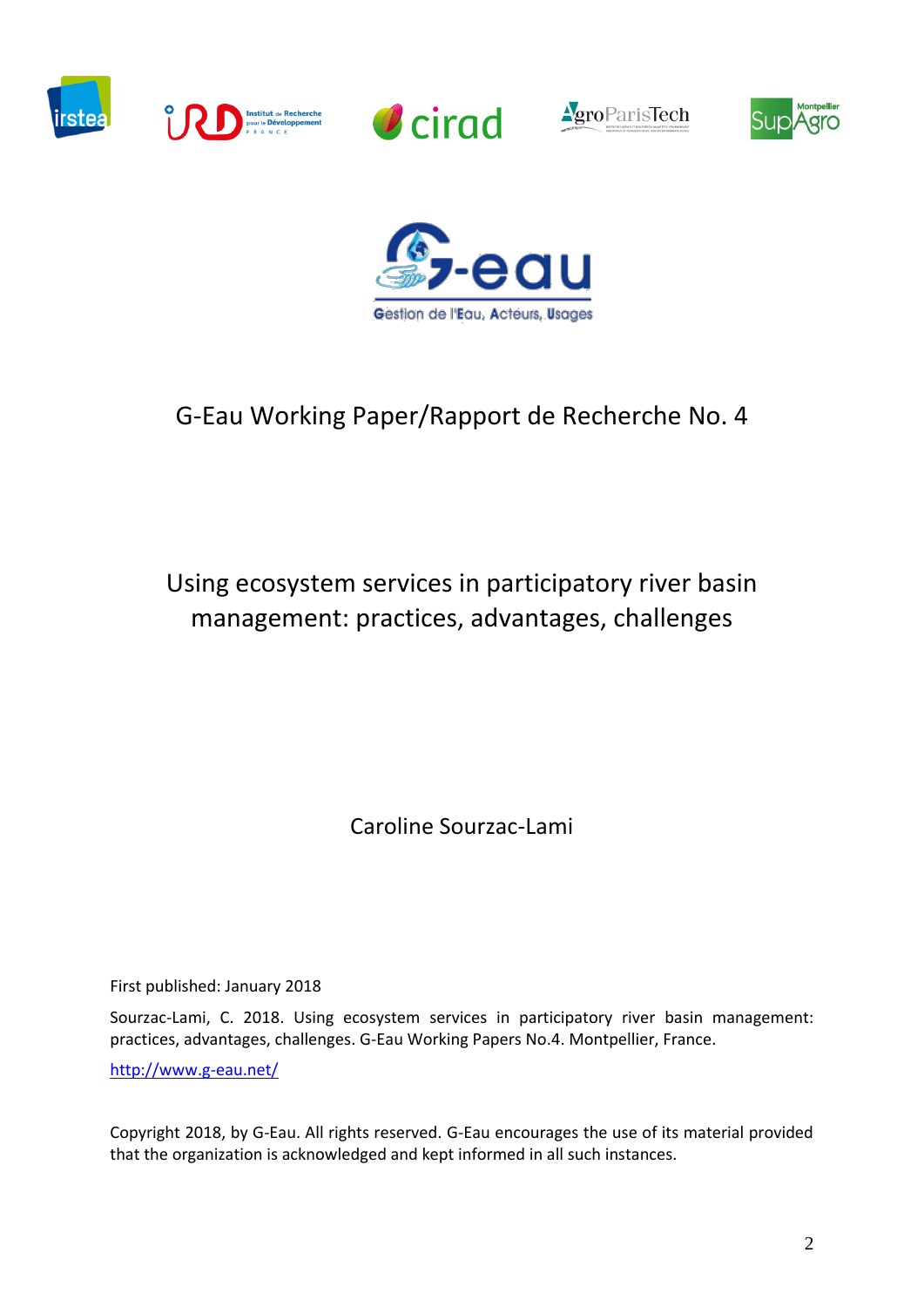**About the author**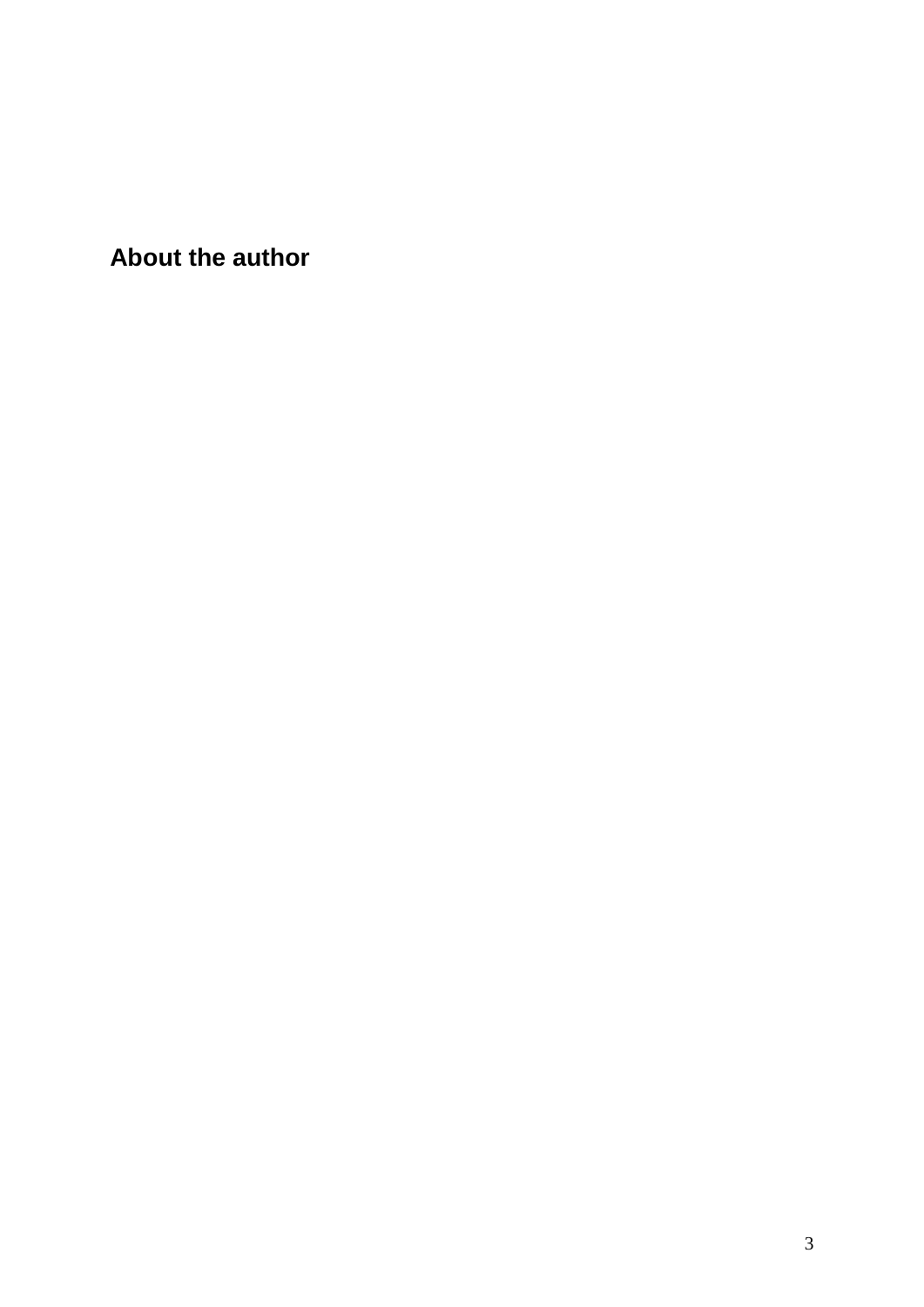## **Abstract**

The very nature of the ecosystem services concept, which links human beings with their natural environment, makes it an obvious tool to involve different stakeholders in water management. However, the use of ecosystem services in participatory river basin management is still at an exploratory stage. The aim of this paper is to make a state-of-the-art of existing cases and research and to draw recommendations on how an ecosystem services framework could be operationalized to support water management. 53 scientific articles were found which introduce the use of ecosystem services in participatory river basin management. Most case-studies presented in these articles engage stakeholders in the participatory assessment and valuation of ecosystem services. This use allows to increase the knowledge of participants on their surrounding social-ecological systems and to inform management processes. Fewer cases use ecosystem services as a decision-support tool. Among the latter, most integrate ecosystem services in a participatory modeling process such as scenario planning, participatory mapping of ecosystem services, or role-playing games. Based on this review, several advantages of using ecosystem services in participatory river basin management can be highlighted: ecosystem services constitute a framework to discuss with a common language, they make complex socialecological systems easier to understand and they engage people in management processes. In parallel, ecosystem services' complexity, variable definitions and multiple classifications are brakes to capture them into models and to use them in operational contexts. The paper concludes by highlighting the need for more systematic monitoring and evaluation of the impacts of the use of ecosystem services on river basin management.

## **Key words**

Participatory valuation, participatory modeling, typologies, impact evaluation, disservices

## **Acknowledgements**

This work was carried out during an internship funded by the Strategic Planning for Alpine River Ecosystems (SPARE) Interreg Alpine Space programme. The views and opinions expressed in this article are those of the authors and do not necessarily reflect the official policy or position of the European Regional Development Fund or its partners. Modifications to the initial version of the paper were brought by Nils Ferrand, Sabine Girard, Emeline Hassenforder and Sylvie Morardet. Additional work will be brought to the paper for submission to a peer-reviewed journal.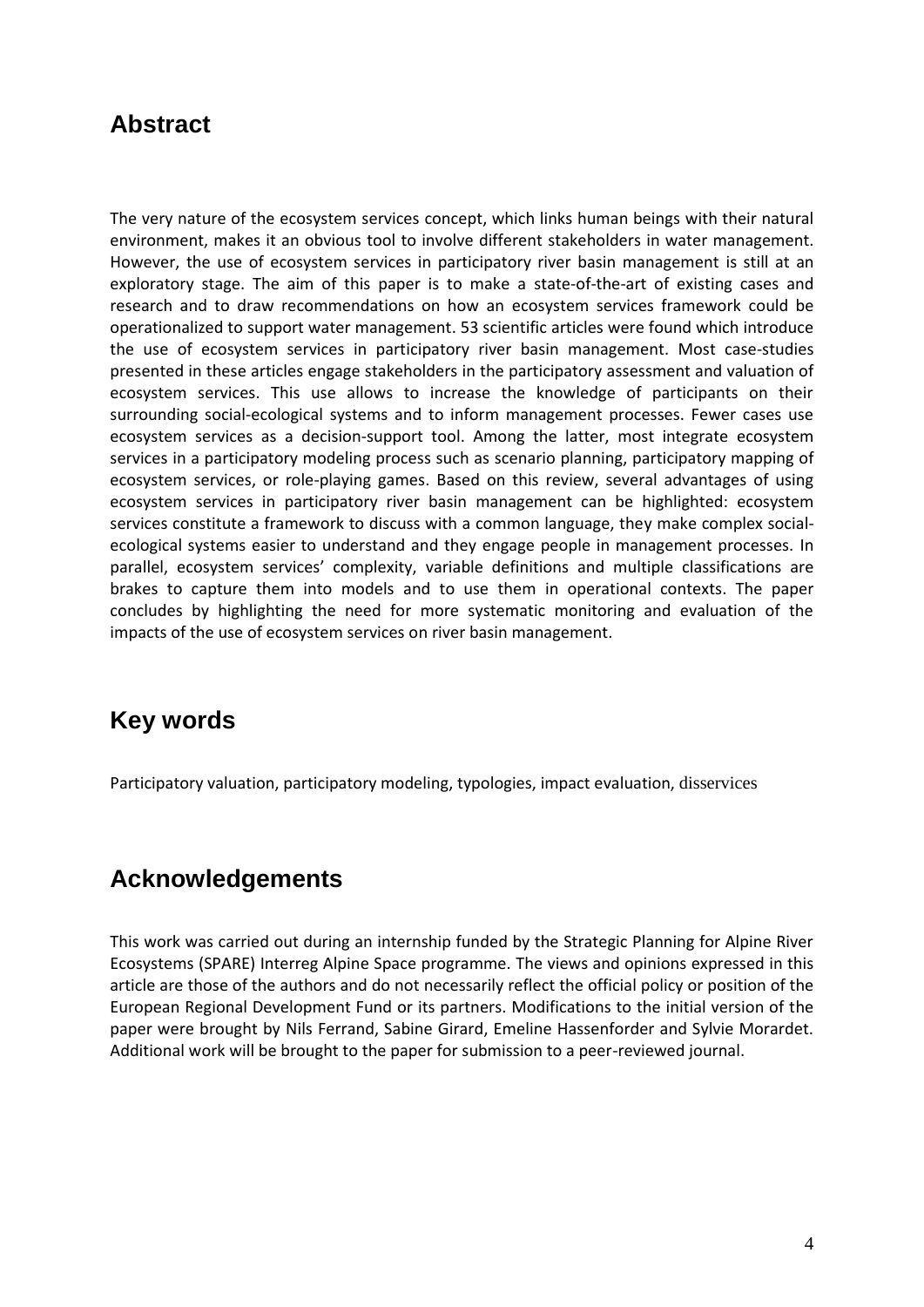## **1 Introduction**

Ecosystem services are defined as the "benefits people obtain from ecosystems" in the Millennium Ecosystem Assessment (Millenium Ecosystem Assessment, 2005). Several other definitions exist as the use and understanding of the notion have changed overtime. The term appeared in the early 1970s and was originally used as an educational notion enabling people to understand the importance of nature in sustaining their lives. The number of studies dealing with ecosystem services grew slowly until the late 1990s. In 2005, the Millennium Ecosystem Assessment (MEA), an international network of more than 1360 experts called for by the United Nations Secretary-General, released their main report aiming at measuring the total value of ecosystem services on Earth (Millenium Ecosystem Assessment, 2005). From that moment, the literature and research on ecosystem services became more and more abundant. In 2009, the European Environment Agency developed the Common International Classification of Ecosystem Services (CICES) to standardize the way ecosystem services are described through a five-level hierarchical structure [\(Table 1\)](#page-5-0). In 2010, the Economics of Ecosystems and Biodiversity (TEEB), a global initiative aiming at mainstreaming the values of biodiversity and ecosystem services into decision-making, published their conclusions and recommendations (TEEB, 2010). Specifically, they proposed "an economic approach to environmental issues" based on the knowledge, measure and integration into decision-making of biodiversity values. The MEA was also followed by numerous researches and reports which measured the value of ecosystem services at regional and national scales. All these studies aimed at assessing the state of ecosystem services and their contribution to human beings' wealth and well-being at a given scale. In 2012, an international scientific platform similar to the Intergovernmental Panel on Climate Change (IPCC) was created to support policies: the Intergovernmental Science-Policy Platform on Biodiversity and Ecosystem Services (IPBES).

Beyond literature and research, ecosystem services have been more and more mobilized in legal and political frameworks since the beginning of the  $21<sup>st</sup>$  century. The term appeared in the European Union legislation in 2001 and has been mentioned several times since then, including in the Biodiversity Strategy to 2020 (European Union, 2011). Ecosystem services are also addressed implicitly by the European Union in policy documents, interviews and discussions (Hauck, et al., 2013). On the other side of the Atlantic, in an October 2015 memorandum, the president of the United States Barack Obama directed Federal agencies to incorporate and promote ecosystem services in their planning and decision making. Ecosystem services also appear in the  $15<sup>th</sup>$  Sustainable Development Goal about life on land. Its target 15.1 aims at "[ensuring] the conservation, restoration and sustainable use of terrestrial and inland freshwater ecosystems and their services". Finally, in the context of climate change, the notion of *adaptation services* has emerged and refers to the ability of ecosystem services and processes to increase people's capacity to adapt to change (Colloff, et al., 2016).

The notion of ecosystem services has been pushed to the center stage in the context of urgent global environmental challenges such as climate change, ocean acidification, chemical pollution and biodiversity loss. The demand to make the concept operational is growing, along with hopes of overcoming these challenges. Policies and strategies for environmental conservation around the world have more and more recourse to the notion.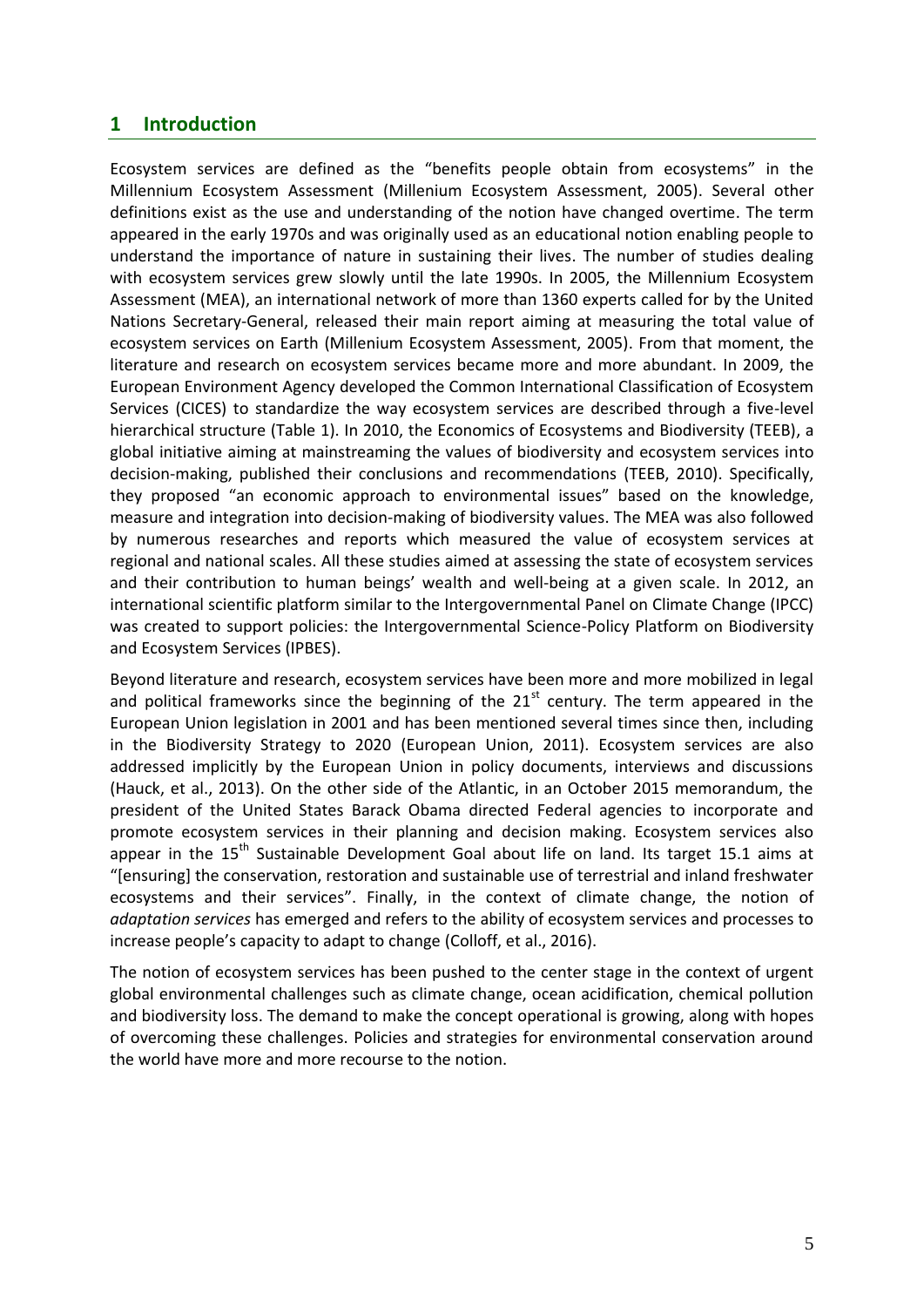| Section                                                                          | Division                                                                                    | Group                                                                                                             | Class                                                                                                                                                                                                                                   | Examples                                                                                                                                                           |
|----------------------------------------------------------------------------------|---------------------------------------------------------------------------------------------|-------------------------------------------------------------------------------------------------------------------|-----------------------------------------------------------------------------------------------------------------------------------------------------------------------------------------------------------------------------------------|--------------------------------------------------------------------------------------------------------------------------------------------------------------------|
| This column<br>lists the<br>three main<br>categories of<br>ecosystem<br>services | This column<br>divides section<br>categories into<br>main types of<br>output or<br>process. | The group level<br>splits division<br>categories by<br>biological,<br>physical or<br>cultural type or<br>process. | The class level provides a<br>further sub-division of group<br>categories into biological or<br>material outputs and bio-<br>physical and cultural<br>processes that can be linked<br>back to concrete identifiable<br>service sources. | This column is not part<br>of the CICES five-level<br>hierarchical structure.<br>The fifth level is class<br>type. This column<br>gives examples of each<br>class. |
| Provisioning                                                                     | Nutrition                                                                                   | <b>Biomass</b>                                                                                                    | One example out of 6 [1/6]:<br>Cultivated crops                                                                                                                                                                                         | Cereals (e.g. rye,<br>barely)                                                                                                                                      |
|                                                                                  |                                                                                             | Water                                                                                                             | One example out of 2 [1/2]:<br>Ground water for drinking                                                                                                                                                                                | Freshwater abstracted<br>from (non-fossil)<br>groundwater                                                                                                          |
|                                                                                  | <b>Materials</b>                                                                            | <b>Biomass</b>                                                                                                    | [1/3] Materials from plants,<br>algae and animals for<br>agricultural use                                                                                                                                                               | Plant, algae, grass                                                                                                                                                |
|                                                                                  |                                                                                             | Water                                                                                                             | [1/2] Surface water for non-<br>drinking purposes                                                                                                                                                                                       | Abstracted surface<br>water from rivers                                                                                                                            |
|                                                                                  | Energy                                                                                      | Biomass-based<br>energy sources                                                                                   | [1/2] Plant-based resources                                                                                                                                                                                                             | Wood fuel for burning<br>and energy production                                                                                                                     |
|                                                                                  |                                                                                             | Mechanical<br>energy                                                                                              | [1/1] Animal-based energy                                                                                                                                                                                                               | Physical labor<br>provided by animals                                                                                                                              |
| Regulation<br>and<br>Maintenance                                                 | Mediation of<br>waste, toxics<br>and other<br>nuisances                                     | Mediation by<br>biota                                                                                             | [1/2] Bio-remediation by<br>micro-organisms, algae,<br>plants, and animals                                                                                                                                                              | Decomposition,<br>detoxification of waste<br>and toxic materials                                                                                                   |
|                                                                                  |                                                                                             | Mediation by<br>ecosystems                                                                                        | [1/3] Dilution by<br>atmosphere, freshwater and<br>marine ecosystems                                                                                                                                                                    | Bio-physico-chemical<br>dilution of gases                                                                                                                          |
|                                                                                  | Mediation of<br>flows                                                                       | Mass flows                                                                                                        | [1/2] Mass stabilization and<br>control of erosion rates                                                                                                                                                                                | Coastal wetlands,<br>dunes, sea grass                                                                                                                              |
|                                                                                  |                                                                                             | Liquid flows                                                                                                      | [1/2] Flood protection                                                                                                                                                                                                                  | Mangroves, seagrass,<br>macroalgae                                                                                                                                 |
|                                                                                  |                                                                                             | Gaseous / air<br>flows                                                                                            | [1/2] Ventilation and<br>transpiration                                                                                                                                                                                                  | Natural or planted<br>vegetation that<br>enables air ventilation                                                                                                   |
|                                                                                  | Maintenance of<br>physical,<br>chemical,<br>biological<br>conditions                        | Lifecycle<br>maintenance,<br>habitat and gene<br>pool protection                                                  | [1/2] Pollination and seed<br>dispersal                                                                                                                                                                                                 | Pollination by bees                                                                                                                                                |
|                                                                                  |                                                                                             | Pest and disease<br>control                                                                                       | [1/2] Disease control                                                                                                                                                                                                                   | In cultivated and<br>natural ecosystems                                                                                                                            |
|                                                                                  |                                                                                             | Soil formation<br>and composition                                                                                 | [1/2] Weathering processes                                                                                                                                                                                                              | Maintenance of bio-<br>geochemical<br>conditions of soils                                                                                                          |

## <span id="page-5-0"></span>Table 1: CICES, extract from the version 4.3 (January 2013),<https://cices.eu/resources>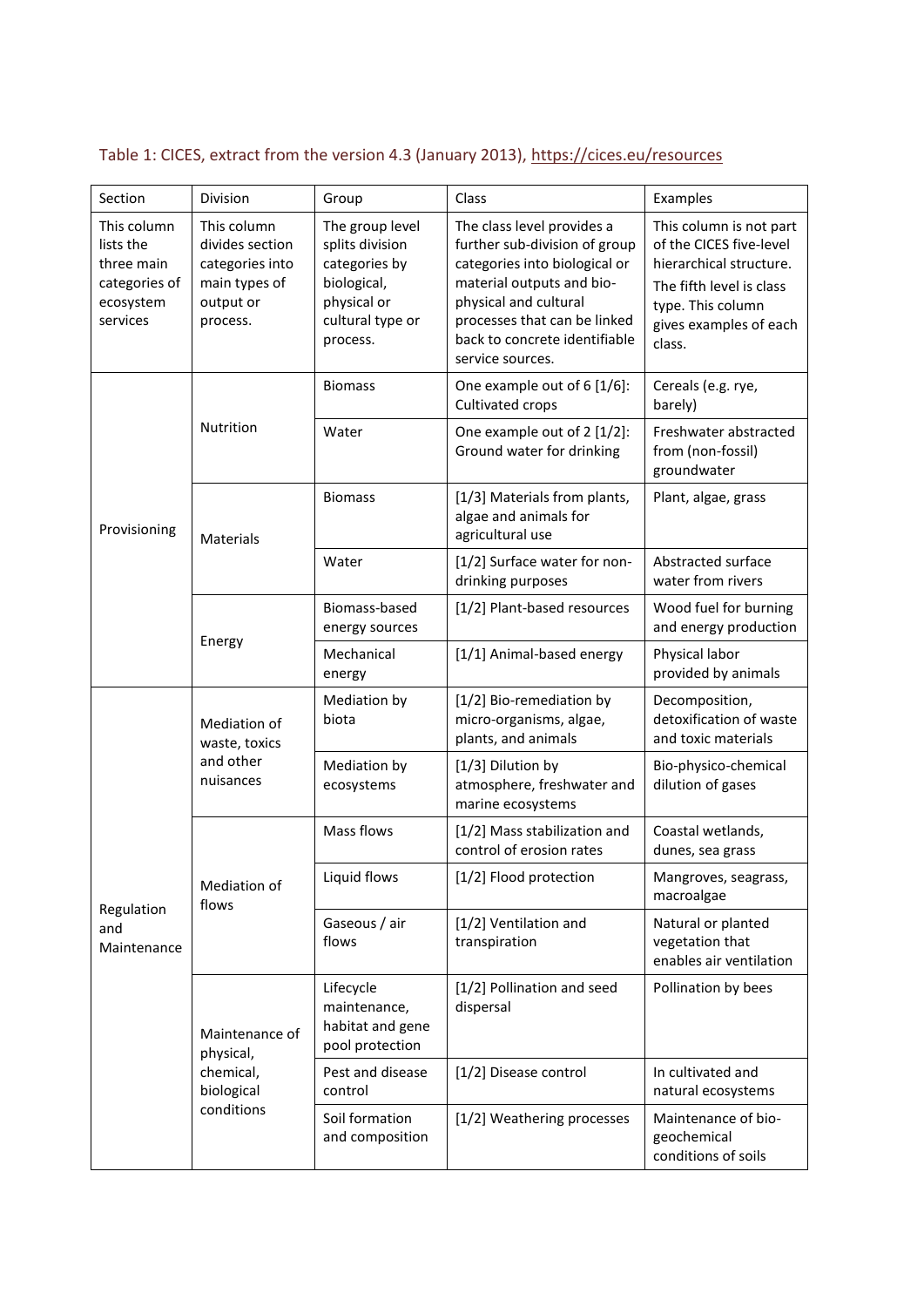|          |                                                                                                                                         | Water conditions                                     | [1/2] Chemical condition of<br>freshwaters                                                                  | Denitrification, re-<br>mineralization of<br>phosphorous |
|----------|-----------------------------------------------------------------------------------------------------------------------------------------|------------------------------------------------------|-------------------------------------------------------------------------------------------------------------|----------------------------------------------------------|
|          |                                                                                                                                         | Atmospheric<br>composition and<br>climate regulation | [1/2] Micro and regional<br>climate regulation                                                              | Modifying<br>temperature,<br>humidity, wind fields       |
| Cultural | Physical and<br>intellectual<br>interactions<br>with biota,<br>ecosystems, and<br>land-/seascapes<br>(environmental<br>settings)        | Physical and<br>experiential<br>interactions         | [1/2] Experiential use of<br>plants, animals and land-<br>/seascapes in different<br>environmental settings | Whale and bird<br>watching, snorkeling                   |
|          |                                                                                                                                         | Intellectual and<br>representative<br>interactions   | [1/5] Entertainment                                                                                         | Viewing                                                  |
|          | Spiritual,<br>symbolic and<br>other<br>interactions<br>with biota,<br>ecosystems, and<br>land-/seascapes<br>(environmental<br>settings) | Spiritual and/or<br>emblematic                       | [1/2] Symbolic                                                                                              | Emblematic plants and<br>animals                         |
|          |                                                                                                                                         | Other cultural<br>outputs                            | $[1/2]$ Bequest                                                                                             | Moral / ethical<br>perspective or belief                 |

River basin management and policies are at the core of these environmental challenges, due to current stresses on water resources and their essential character in fulfilling human needs. Ecosystem services are meaningful in these fields and commonly used to describe water contributions to human lives. They relate mainly to the provision of water for drinking and nondrinking purposes. Water bodies' ecosystem services are also numerous as rivers play a major role in maintaining ecosystems, controlling erosion and flood, regulating nuisances such as waste and toxics, and usually providing recreational opportunities and beautiful and emblematic landscapes.

In addition to being strongly linked to water, the concept of ecosystem services also appears to be a relevant lever to involve people in river basin management. Its strong educational value and the "intuitive link" (Wallis, et al., 2013) it can create between human beings and their environment make the concept a useful mean to involve people in river basin management. More broadly, participation is considered as one of the basis for efficient decision-making in the field of water resources management. It has been advocated since the mid-twentieth century as a pillar of adaptive and integrated water management by international organizations and institutions, such as in the 1992 Dublin Statement on Water and Sustainable Development and in the UNECE Aarhus Convention of 1998.

The strong relationship the notion of ecosystem services establishes between human beings and their water-related natural environment raises the possibility to use it as an approach for participatory water resources management. Numerous methods and frameworks, such as Integrated Water Resources Management (IWRM), are already used and recognized to make programs and policies for river basin management as efficient as possible. The emergence of ecosystem services in the global political system, their relationship with participatory methods and their relevance in water management contexts denote their possible use as an operational approach in participatory river basin management. The aim of this paper is then to make a state-of-the-art of the use of ecosystem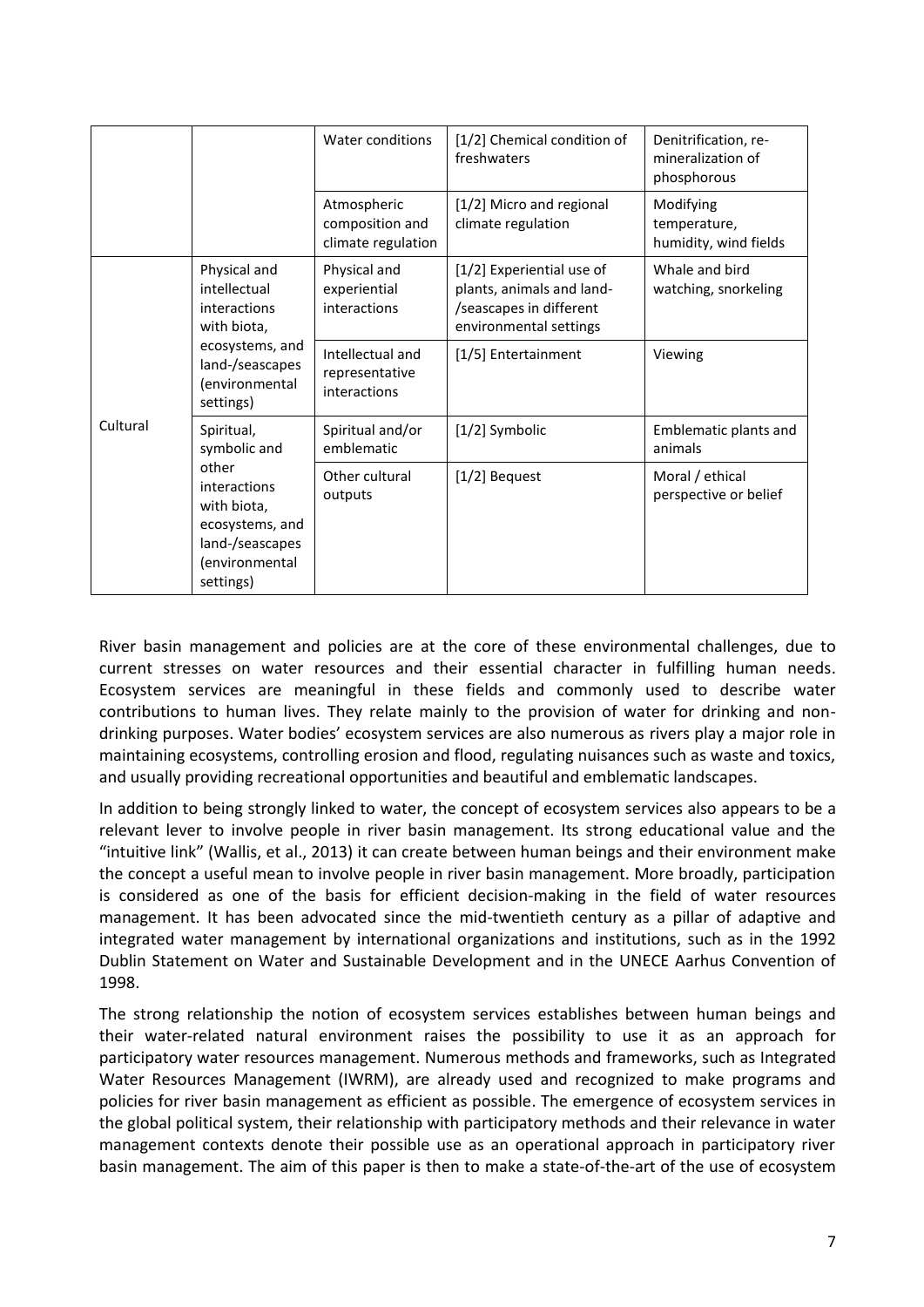services in participatory river basin management and to provide recommendations toward their use in such contexts.

## **2 Method**

This paper reviews articles and reports addressing altogether ecosystem services, river basin management and participation. A "Title-Abstract-Keywords" search on ScienceDirect using terms related to ecosystem services (ecosystem service\*), river basins (river\*, basin\*, watershed\*) and participation (participat\*, deliberat\*) was carried out. This search resulted in 56 scientific papers (October  $14^{th}$ , 2016). The keywords "assessment", "elicit\*" and "value\*" were also used and combined with the words cited above to carry out searches on several databases including ScienceDirect, Scopus and Google Scholar. Out of these searches' results, only the case studies introducing the use of ecosystem services in participatory management of river basins were selected. Additionally, articles which also tackled the three subjects were found in the reference part of papers and added to the database.

Finally, 53 papers compose the literature review database, including 21 case studies in which ecosystem services and participatory methods are used in a context of river basin management and 32 papers which tackle either the definitions and utility of the ecosystem services concept for participatory water management, or the methods used around it. Almost half of the cases studied take place in Europe including six Spanish cases. Five case studies are located in Australia and the six remaining cases come from Canada, South Africa, South Korea, Nepal, the Solomon Islands and Columbia. Two thirds of the references have been published between 2013 and 2016 including half in 2015. The remaining third was published between 2002 and 2011 and in 1997.

## **3 Current practices in the use of ecosystem services for participatory river basin management**

The cases studied show various uses of ecosystem services in contexts of participatory river basin management. In more than half of the cases – 13 out of 21, ecosystem services are assessed and used to value the natural environment. They are not directly involved in management but they serve as a basis for decision-making (section [3.1\)](#page-7-0). The other cases show the use of ecosystem services within the management process (section [3.2\)](#page-8-0). Specifically, they are often used to map areas or to plan with a scenario method (section [3.3\)](#page-9-0). Games, which are a recreational modeling and simulation method, are also proposed as a mean to operationalize ecosystem services in participatory management of natural areas (section [3.4\)](#page-10-0). However, these figures should be considered with caution as many case studies aiming at assessing ecosystem services were not considered in the literature review database when assessment work was not directly used as a basis for management. All in all, much more than half of the case studies dealing with ecosystem services conduct an assessment.

## <span id="page-7-0"></span>**3.1 Assessment and valuation of ecosystem services**

Since, the famous paper by Costanza et al. in 1997, which estimated the global economic value of seventeen ecosystem services as being equal to 1.8 times the global growth national product at that time (Costanza, et al., 1997), , ecosystem services have been often and largely assessed at different geographical scales by the MEA, TEEB, numerous countries and lots of projects and studies around the world. Those assessments complete the data and highlight the economic benefits and environmental costs of some policy measures (Darvill & Lindo, 2014) (Ceresil, et al., 2015). Therefore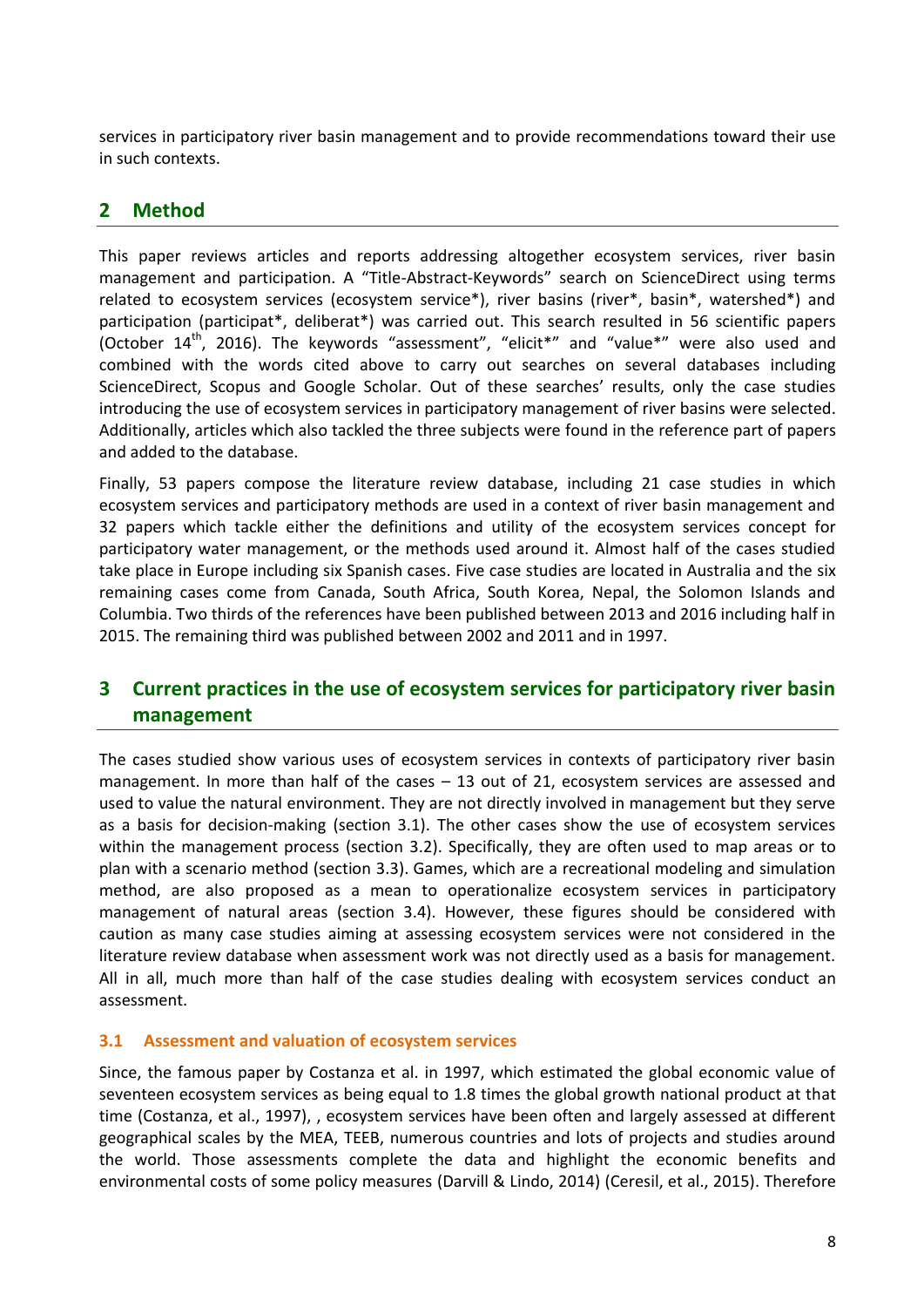they are used to inform and facilitate decision-making (Palomo, et al., 2013) (Van Oort, et al., 2015). Assessments also need to be sound and to incorporate all stakeholders' points of view, especially as perceptions, knowledge and preferences differ regarding stakeholders, geographical and temporal scales (Hauck, et al., 2013). Participatory methods are used for assessment because the step that consists in assessing ecosystem services has a great impact on the final decisions.

In a first group of 13 papers, participatory assessments intended to measure ecosystem services' values. Participatory valuation approaches are of particular interest to integrate the three types of values that are usually distinguished: socio-cultural values, economic values and biophysical values (Scholte, et al., 2015) (Opdam, et al., 2015) (De Groot, et al., 2002). Kenter et al. (2015) and Scholte et al. (2015) have reviewed how these types of values are conceptualized in the literature and the methods used to assess them (Kenter, et al., 2015) (Scholte, et al., 2015). The use of deliberation in the elicitation of ecosystem services values is advocated based on the assumption that those values are not pre-formed but constructed through learning and exchanged during participatory assessment processes (Liu & Opdam, 2014) (Kenter, et al., 2011) (Bunse et al., 2015). In addition, several other aspects of ecosystem services' are assessed through participatory methods such as their spatial distribution and people's perception of their locations (Garcia-Nieto, et al., 2015), their delivery and uses (Tadaki, et al., 2015), their changes and the changes in their location and delivery (Palomo, et al., 2013) (Palomo, et al., 2014) (Ramirez-Gomez, et al., 2015). Two studies review the tools, definitions and methods used in natural resources management to assess ecosystem services, knowledge and preferences (Grizzeti, et al., 2016-1) (Lynam, et al., 2007).

Assessments and valuation of ecosystem services, though widespread, are subject to controversies around the idea of valuing natural elements, the concept of value itself and the conflicts of interests that might arise (Barnaud & Antona, 2014). Similar controversies apply to participatory assessment of ecosystem services. Ecosystem services are an anthropocentric notion that emphasizes the exchange value of natural elements rather than their intrinsic existence value (Wallis, et al., 2013). The risk pinpointed is the commodification of nature and its possible consequences (Grizzetti, et al., 2016-2).

## <span id="page-8-0"></span>**3.2 Participatory modeling to support decision making**

Integration of ecosystem services in water management often involves models that enable to "incorporate social and ecological dynamics into decision-making" (Davies, et al., 2015). Participatory modeling consists in jointly developing a common representation of a reality with local stakeholders. In the field of river basin management, it means representing the social-ecological system at stake in order to highlight its characteristics, its relationships, its issues, the conflicts that might arise between stakeholders and any other element that might support decision-making. Different participatory modeling methods exist including scenario planning, mapping and simulation or role-playing games; they will be further developed in the following sections.

Apart from permitting the construction of a common vision for the system, modeling is also mobilized for its capacity to enhance social learning, build capacities and trust, and provide a platform for discussing and sharing ideas (Davies, et al., 2015) (Malinga, et al., 2013). It can also provide a neutral atmosphere, spot critical moments of competition, and thus increase transparency (Jorda-Capdevila, et al., 2016-1). By doing so, it generates elements of social capital that can improve ecosystem services frameworks (Davies, et al., 2015).

As an example, Jorda-Capdevila, Rodriguez-Labajos and Bardina describe modeling exercises conducted with Ter River Basin's local stakeholders that permitted to model fifteen water flowdependent ecosystem services. The goal of their study was to explore the method's potential to understand conflicts between stakeholders in the territory, as competition for water flows to generate activities was significant between users. Spotting the hotspots where activities were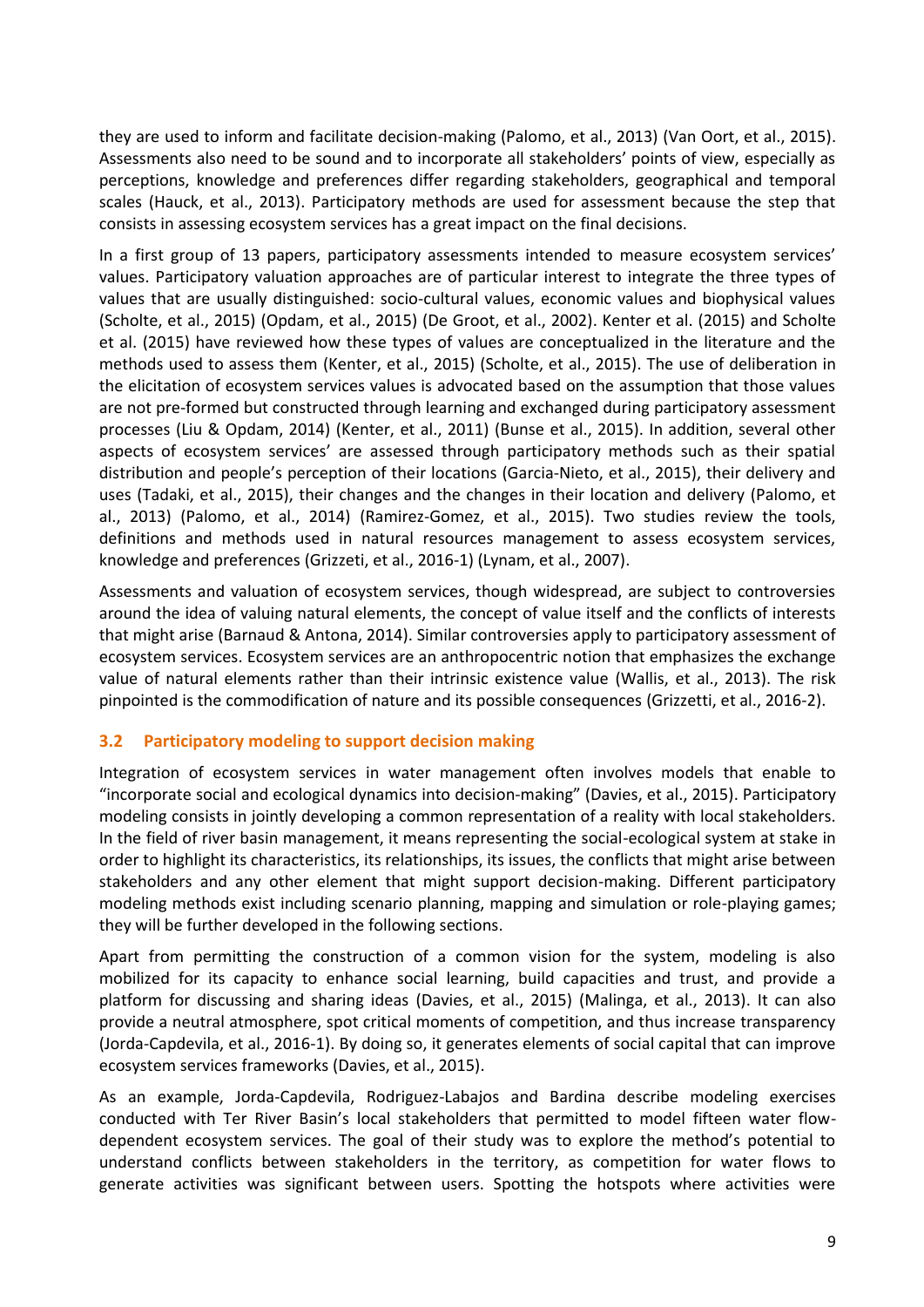concentrated was possible during mapping workshops. It showed the geographical distribution of tensions and permitted to identify tradeoffs and synergies. In addition, they observed that the modeling approach was particularly relevant in a context of changes affecting water resources (Jorda-Capdevila, et al., 2016-1).

### <span id="page-9-0"></span>**3.3 Scenario planning and participatory mapping: two modeling approaches**

Scenario planning consists in building scenarios for the future to inform decision-making through projections of decisions' consequences. Developing different management scenarios with different water allocation schemes can be used to derive outcomes of decisions, opportunities for action, threats and uncertainties. In a participatory framework, scenarios may be used to identify stakeholders' expectations and ecosystem services that need to be given the greatest attention (Malinga, et al., 2013). Therefore participatory scenario planning enables stakeholders to create different visions of the future and then to determine the best path toward achieving what they desire (Palomo, et al., 2011).

Participatory mapping is the most common type of modeling. It is used for ecosystem services assessment and valuation, and to directly support decision-making. Resorting to participatory mapping permits local stakeholders to identify areas of priority for conservation policies efforts. Local stakeholders gather and build several maps that are compiled in one or agree on a common map which highlights hotspots and spatial dynamics of a given territory according to its users. Areas where ecosystem services are numerous, subject to lots of uses, endangered or have changed in time are pinpointed. The process of participatory mapping also permits to observe the distribution of tensions and synergies through exchanges between participants (Jorda-Capdevila, et al., 2016-1). Participatory decision-making occurs during the mapping process itself.

Participatory mapping requires efficient tools that enable to visualize the spatial distribution of ecosystem services, activities and their synergies. Compromises have to be made between the tools' capacity to be user friendly, their data requirement and their accuracy. Practitioners need to decide on the most appropriate tool to use according to the requirements of the context they act in. For instance, according to twenty-seven respondents from Scotland, ecosystem services mapping tools were considered efficient in local planning when they can provide meaningful output, be user friendly, promote and facilitate stakeholder engagement, be applicable to different organizations and scales, have a transparent and consistent approach, require low costs and make a high range of services available (Vortius & Spray, 2015). Several tools have been specifically designed to map ecosystem services such as InVEST designed by the Natural Capital Project, a partnership between Stanford University, University of Minnesota, the Nature Conservancy and WWF, EcoServ-GIS developed by Durham Wildlife Trust, the Westcountry Rivers Trust's "ecosystem services visualization", and SENSE, developed by Environment Systems Ltd.

Building scenarios for water management in a participatory way has been done extensively using various methods including surveys, workshops and interviews to understand participants' priorities for ecosystem services management (Liu, et al., 2013), to include their proposals for solving problems in scenarios (Jessel & Jacobs, 2005), to prioritize spots for water allocation (Jorda-Capdevila, et al., 2016-2) or to evaluate costs and benefits of water management measures (Borowski-Maaser, et al., 2014). There are also several examples of studies using both participatory scenario planning and mapping. In the Vecht River Basin in Germany, participants were invited to map changes in ecosystem services as results of restoration measures (Borowski-Maaser, et al., 2014). In the Havel Basin in Germany, maps have been used as supports for stakeholders to evaluate future land use scenarios (Jessel & Jacobs, 2005). In the Ter River Basin, scenarios were developed by workshops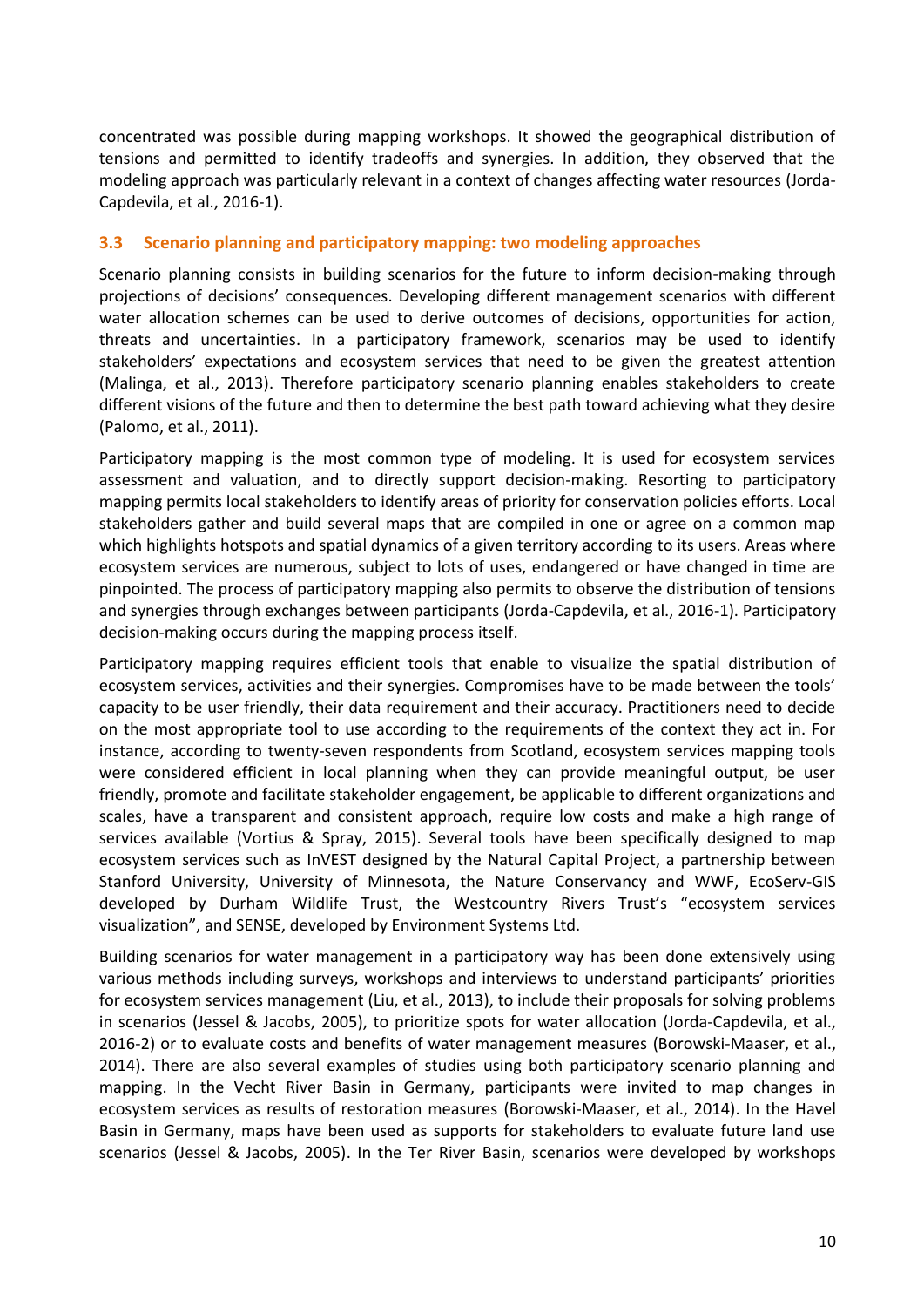participants using maps where they marked ecosystem services production areas (Jorda-Capdevila, et al., 2016-1).

## <span id="page-10-0"></span>**3.4 Combining modeling methods through games**

Simulation games have been promoted by Verutes and Rosenthal and by Costanza and his collaborators in two 2014 papers (Verutes & Rosenthal, 2014) (Costanza, et al., 2014). The first authors consider games as an easy and effective way to introduce concepts, to reach a broader audience, to reveal people's impact on ecosystem services and to uncover the benefits and costs of management options. The authors of the second paper proposed the development of computer games for educational, research and entertainment purpose around ecosystem services. All in all, both want to combine the benefits of different modeling approaches in one unique user-friendly and entertaining tool. For this purpose, they developed prototype games which possess two major attributes.

The first attribute of those games is to promote participation and to permit learning. Games arouse competition and collaboration; they set a clear goal but let uncertainties remain about the outcomes of actions. Therefore they are able to raise curiosity and interest. Tradeoff! which was developed by Verutes and Rosenthal was an effective learning tool for participants without background knowledge about sustainable development. Costanza and his collaborators highlight the game's ability to make players construct their preferences throughout the game, based on what they learn during the game.

The second attribute is the game's ability to make participants develop their own scenarios based on their preferences revealed during the game. In Costanza and collaborators' ideal game, the choices players make during the game are used to infer their preferences and to deduce the consequences of those choices and preferences on the game's outcomes. The particularity of the game compared to common scenario planning methods is that scenarios are not static and set in advance. They are dynamic: they are built by the players themselves through their behaviors during the game. In a simpler game scheme, scenarios may at least be represented by the game's rounds. At the end of each round, players can picture scenarios' consequences by measuring the round's outcomes in terms of revenues, activities, ecosystem services or impacts on the environment. Players still control the process through the choices they make during the round: their challenge thus consists in making synergistic decisions. In this respect, games have the benefit of offering feedback to users and enabling players to see the consequences of their choices all along the process.

Finally, the authors of both papers highlight the limits of such processes and propose paths for research aiming at improving future tools. First, games are models that necessarily simplify the reality and neglect some aspects of a system that may be important. This contributes to making games accessible to non-experts players but may compromise the outcomes' accuracy and legitimacy needed in decision-making contexts. Second, players' behaviors in the game may not reflect their behaviors in real life situations: the counterpart of a virtual decision-making system is its artificiality. Verutes and Rosenthal identify a future research need to bridge the gap between the advantages of a simple and user-friendly system and its weaknesses in being able to reflect the complexity of the social-ecological systems at stake.

## <span id="page-10-1"></span>**4 Advantages of using ecosystem services in participatory river basin management**

The review of these selected papers highlights the advantages and challenges that arise from using ecosystem services in participatory river basin management. Sections [4.1](#page-11-0) to 4.4 describe aspects of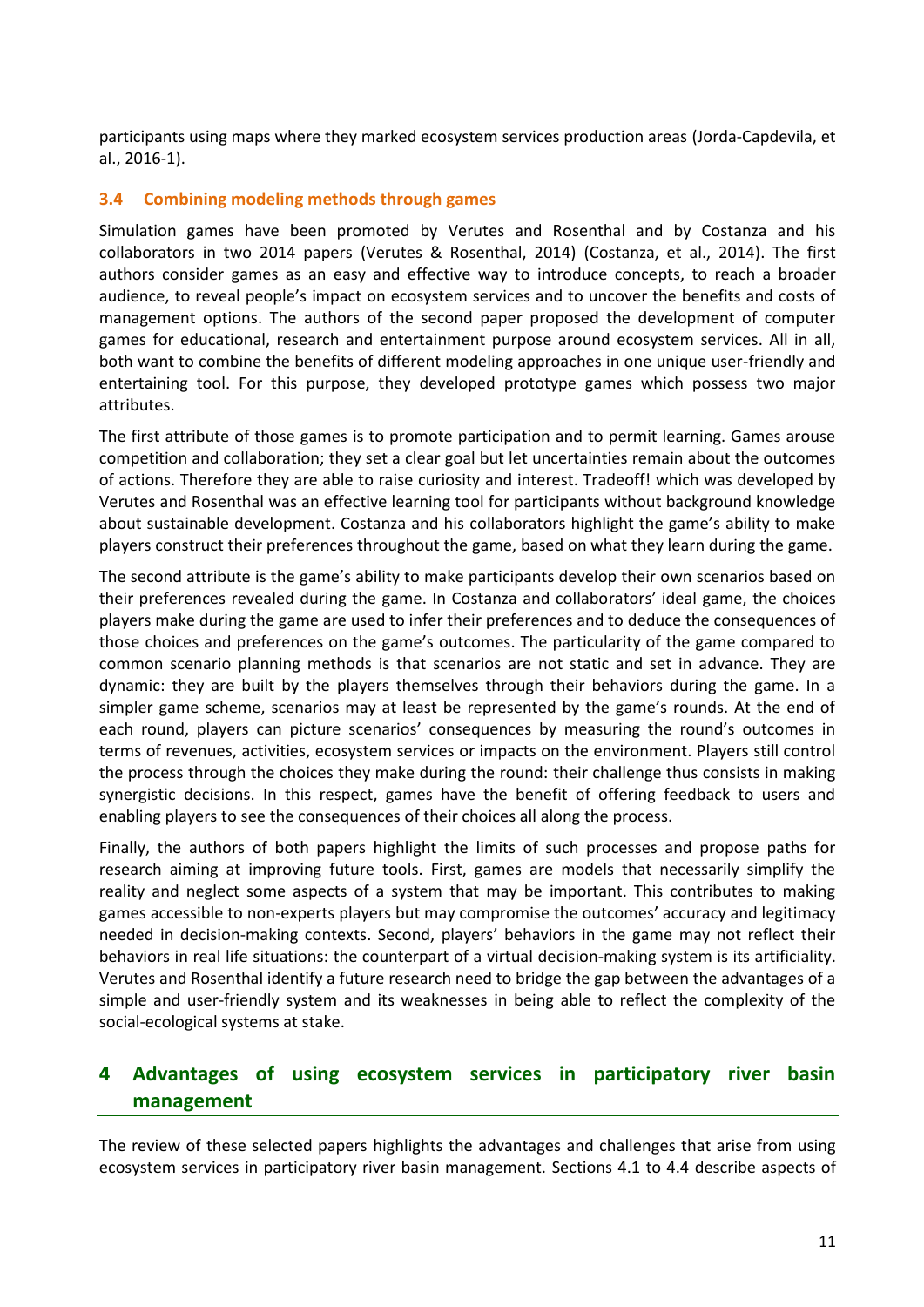the ecosystem services concept that prove to be useful for decision-making: its capacity to strengthen people's engagement for nature conservation, the ease to understand the concept, the incentives it gives to protect and restore natural areas and the words and language tools it provides for communication. Despite the significant potential of the notion of ecosystem services to improve participatory decision-making for river basin policies and management, its use is also challenging in several respects that are introduced in sections [5.1](#page-13-0) to 5.8.

### <span id="page-11-0"></span>**4.1 Providing a common language**

Water systems are composed of complex interactions between a society and its environment. Both the bio-physical elements composing the territory and the various socio-economic components of the society are entwined in what is commonly called a water social-ecological system (Fürst, et al., 2014). Therefore river basin management involves multiple stakeholders. Non-experts citizens and experts from diverse fields such as water sciences, ecology, sociology, economics or conservation policy may have to gather in order to understand the system and its problems, and imagine solutions for its management.

In this plural and multidisciplinary context, the notion of ecosystem services can be used as a communication tool (Febria, et al., 2015). It has the potential to facilitate communication and to improve collaboration between stakeholders (Dufour, et al., 2016). It can also serve as the conceptual basis to get a shared understanding of the system and build a common vision of its future (Maynard, et al., 2015) (Fürst, et al., 2014), ultimately resulting in an improved collaboration and peaceful relationships. In an experiment led in several European estuaries, Jacobs and his collaborators observed that the use of ecosystem services in the participatory process brought together stakeholders from different and often opposing sectors who were able to gain mutual understanding of each other's' points of view and to figure out the advantages of working together (Jacobs, et al., 2015).

#### **4.2 Enhancing people understanding of their environment**

Stakeholders involved in participatory decision-making for river basin management usually have unequal knowledge about the mechanisms underlying the functioning of a bio-physical system. The notion of ecosystem services offers an intuitive vision and a simple representation of the complex relationships between human beings and their environment (Blackstock, et al., 2015) (Maynard, et al., 2015). Some argue that an ecosystem services-based approach may be more efficient than traditional conservation measures to deal with a system composed of multiple levels of biodiversity (Febria, et al., 2015). In particular, an ecosystem services approach may integrate knowledge about ecosystems functioning in the decision-making process and therefore reveal linkages between biophysical processes and social benefits. While common frameworks for decision making such as IWRM aim at integrating all human uses of water (agricultural, domestic, etc.), the ecosystem services-based approach adds the idea that ecosystems themselves need to be in a good ecological status to sustain ecosystem services' provision and to satisfy human needs in the long run. In the case of water, ecosystem services are estimated to use 75% of the total of freshwater bodies to fulfill their role, while all human needs combined only need 25% of them (Blackstock, et al., 2015).

Those elements increase people understanding of water-related ecosystems, their processes, the services they deliver and human dependence on nature. Therefore they highlight the benefits of keeping ecosystems in a good health and increase people appreciation of their own interests in protecting nature (Grizzetti, et al., 2016-2) (Leisher, 2015). Moreover, ecosystem services play their educational role and thus help increasing transparency and building capacities (Liu, et al., 2013). This is of great importance because the way human beings understand the role nature plays in sustaining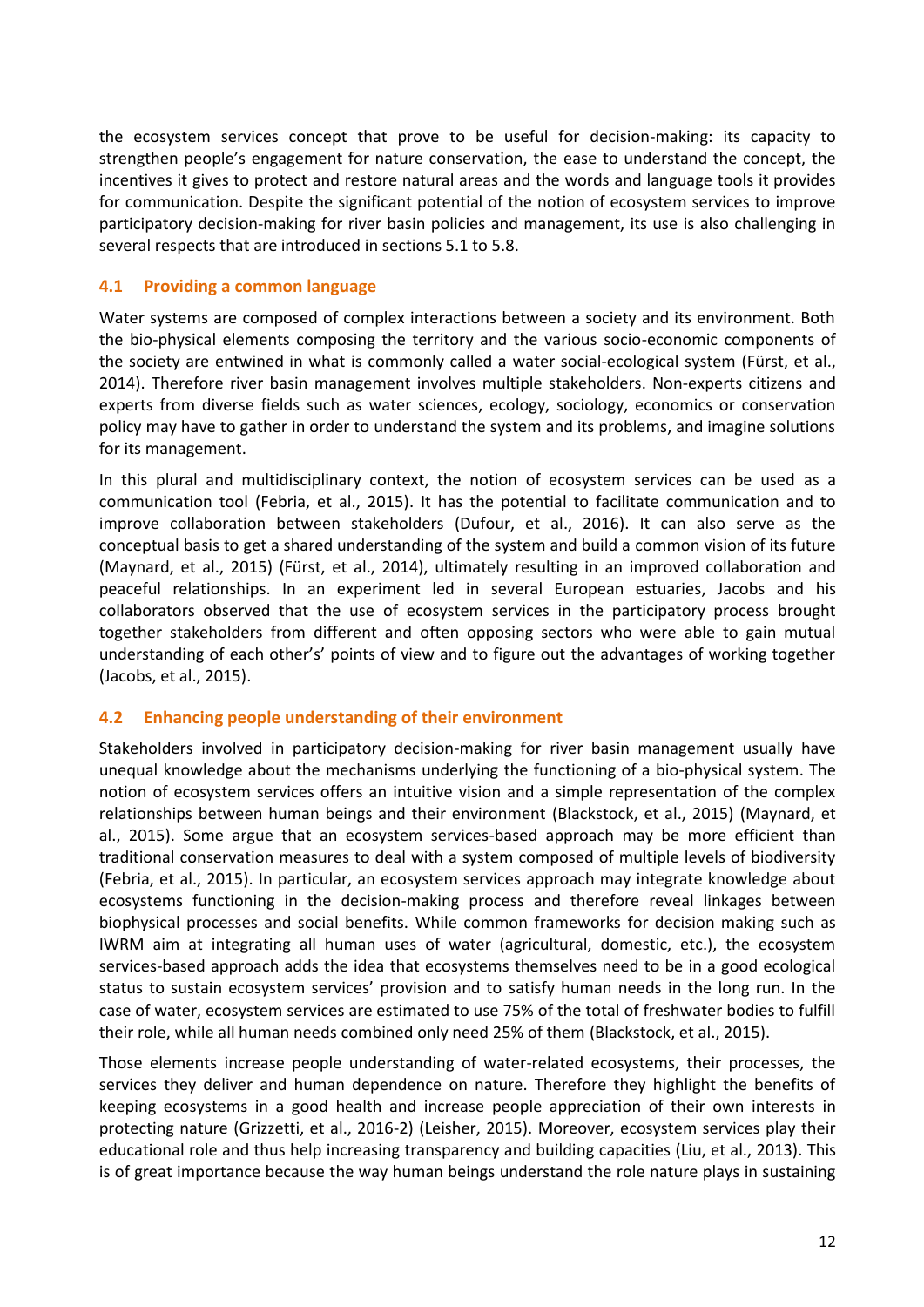their lives has an impact on the choices and decisions they make (Poppenborg & Koellner, 2013) (Vignola, et al., 2010). As a consequence, decisions made about the environment in the framework of an ecosystem services-based approach tend to be more conservation and restoration-oriented. Liu and her collaborators pinpointed that the planning process implemented in the Murray Darling basin in Australia before an ecosystem services framework was adopted had suffered from a lack of understanding of the benefits associated with some restoration measures (Liu, et al., 2013).

## **4.3 Helping broaden and diversify people engagement**

Decision-makers involved in river basin management can use the ecosystem services notion as a way to involve more stakeholders in the process, thanks to its easiness to be understood. The notion may also be considered as an original approach to river basin management that generates discussions and therefore raises interest for the issue at stake. Additionally, the type of stakeholders involved may be diversified if more people are able to understand the concept or find an interest in the issue through this framework. On the other hand, the opposite effect may be observed if the notion is considered too complicated or not interesting enough (see section [5.2](#page-13-1) of this report).

An ecosystem services-based approach may also enable the identification of the stakeholders that would be most impacted by projects or policies and therefore involve them in the decision-making process (Blackstock, et al., 2015). Tadaki, Allen and Sinner emphasize the importance of thinking about the missing stakeholders, meaning those who are not directly involved in the decision-making process and who might even not be represented while some of their interests are at stake (Tadaki, et al., 2015). Ecosystem services might help identify them and, if not include them, at least represent them.

The involvement of numerous and various stakeholders in a process based on ecosystem services has a great impact on the results. Ecosystem services are often used to assess and measure the value people attribute to nature. For assessments to be valid and legitimate, a group of participants as broad and diverse as possible is needed. Once again, the question of which stakeholders are included or represented and which ones are not in ecosystem services assessments is a central concern (Davies, et al., 2015). Involving a large section of society in the assessment provides access to local and traditional expertise and knowledge, enables the integration of numerous social values and preferences into the process and enhances the role and legitimacy of local communities as demonstrated by the work from (Blackstock, et al., 2015) (Bryan, et al., 2010) (Jessel & Jacobs, 2005).

#### **4.4 Analyzing, targeting and financing decisions**

Ecosystem services are also analyzed to better understand the state of the system at stake. This helps identifying and characterizing tradeoffs and synergies between management and political options (Blackstock, et al., 2015). By identifying the differences between stakeholders' perceptions of ecosystem services' values and locations, it is also possible to bring to light the potential conflicts that might occur as a result of choices (Darvill & Lindo, 2014). Grizzetti and her collaborators noticed in the cases they analyzed that the concept of ecosystem services was used to produce win-win situations by integrating different policy objectives into measures and emphasizing their multifunctionality (Grizzetti, et al., 2016-2).

Ecosystem services analysis broadens the elements that enable to design policies and to choose among them. It helps prioritizing and targeting management actions toward making the best possible choice according to the tradeoffs and synergies identified. In a context of limited budget, geographic hotspots or social concerns can be identified using people's perceptions of ecosystem services and thus may be designated as priorities (Bryan, et al., 2010) (Raymond, et al., 2009). Ecosystem services may also be used as the basis for cost-benefits analysis. In addition, ecosystem services analysis can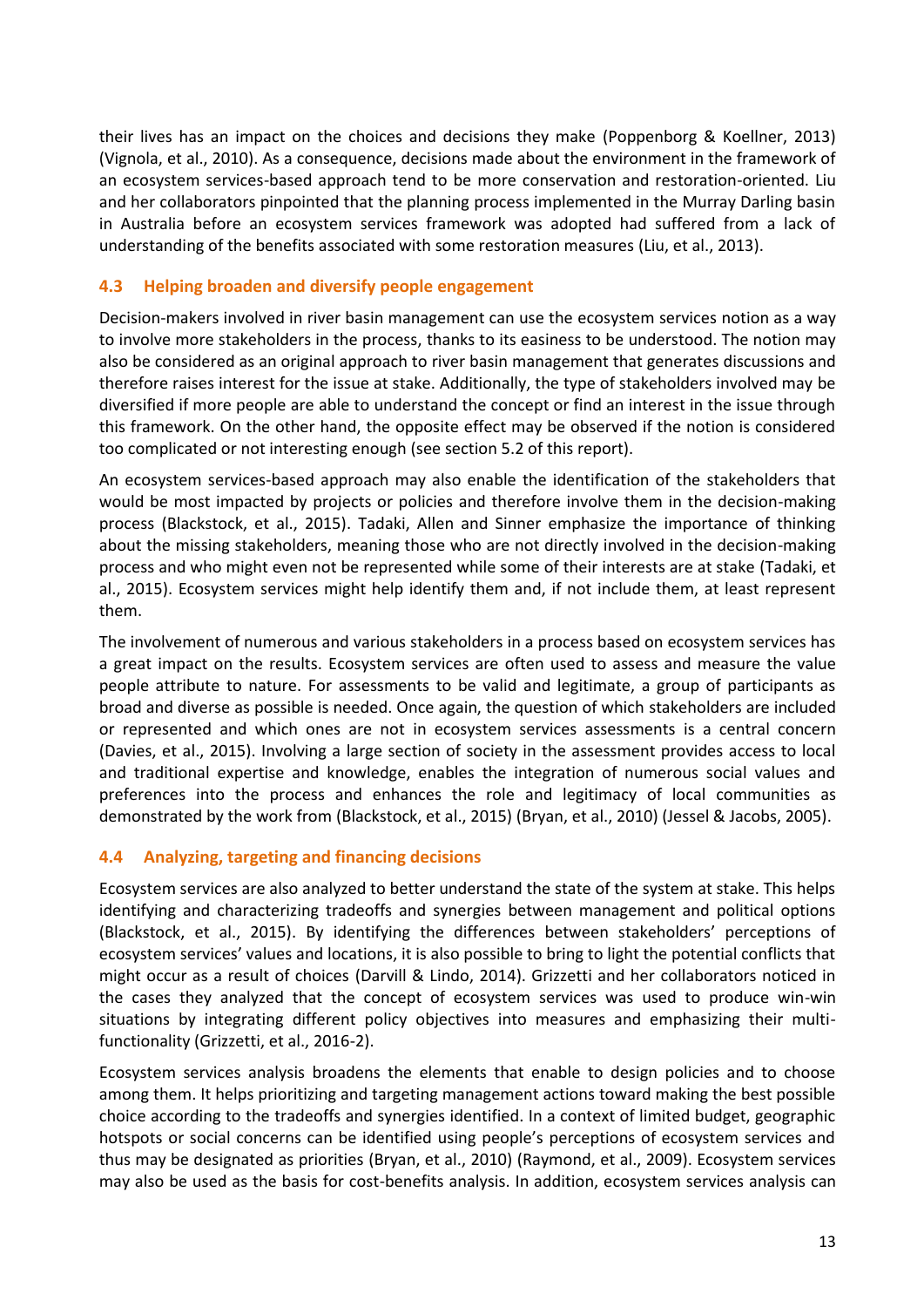help identifying and designing financial tools for action. The monetary value of ecosystem services can thus serve as a reference to set up incentives policies, compensation measures and economic instruments such as payments for ecosystem services (Dufour, et al., 2016). More generally, the recognition of the value of nature for human societies is used to justify the costs of protecting and restoring the environment (Grizzeti, et al., 2016-1).

## **5 Challenges of using ecosystem services in participatory river basin management**

## <span id="page-13-0"></span>**5.1 Multiple definitions, different interpretations**

Beyond, the definition of ecosystem services by the MEA, mentioned in the introduction, there exist many other definitions such as "the direct and indirect contributions of ecosystems to human wellbeing" (TEEB, 2010) or "the aspects of ecosystems utilized (actively or passively) to produce human well-being" (Fisher, et al., 2009). Ecosystem services are part of a network linking biophysical structures to values for human societies through biophysical processes, functions, services and benefits (sometimes denominated "the ecosystem services cascade", Haines-Young et al., 2010). According to definitions and interpretations, some phenomenon may be considered as an ecosystem service or rather as a function or a benefit.

In addition, human institutions and judgments have an impact on the definition of ecosystem services. Perceptions, values, skills, management regimes and power relationships are social factors that may affect the delivery of ecosystem services (Davies, et al., 2015). Ecosystem services are often considered as the result of the interaction between human beings and ecosystems. Therefore two identical ecosystems may deliver different ecosystem services in different contexts according to the beneficiaries who interact with them and who perceive them (Verutes & Rosenthal, 2014). Those elements make ecosystem services difficult to define while their definitions can lead to several interpretations.

#### <span id="page-13-1"></span>**5.2 Ecosystem services' complexity**

As briefly addressed in section 4.1., the concept behind the notion of ecosystem services is complex. Ecosystem services are very different from one to another. The use of some of them is competitive, such as freshwater provision, while others are non-rivalrous, such as climate regulation. Nevertheless, human behaviors in relation to ecosystem services can have an impact on their availability for others if those behaviors damage the ecological conditions needed by most ecosystem services to be delivered. If the use of ecosystem services has an impact on the global ecological status of the system, because of overexploitation for instance, this would affect or prevent their provision in the long run. This adds complexity to the management decision making process and introduces political concerns.

Ecosystem services' geographical and temporal scales differ a lot as well. All of them do not appear, deteriorate, recover or react to stresses at the same speed. They do not follow the same spatial logic, especially when they are linked to water, as they are part of a hydrological cycle composed of complex land-water interactions (Grizzeti, et al., 2016-1). Contrary to carbon sequestration, water flow regulation service may differ according to the localization of potential beneficiaries, upstream or downstream the river. Other ecosystem services, such as esthetic appreciation, follow different spatial logic according to the cases and perceptions. It is also interesting to note the existence of what human beings consider as disservices. They can be defined as the result of ecological functions that produce an outcome of negative value. Once again, as the value depends on human beings'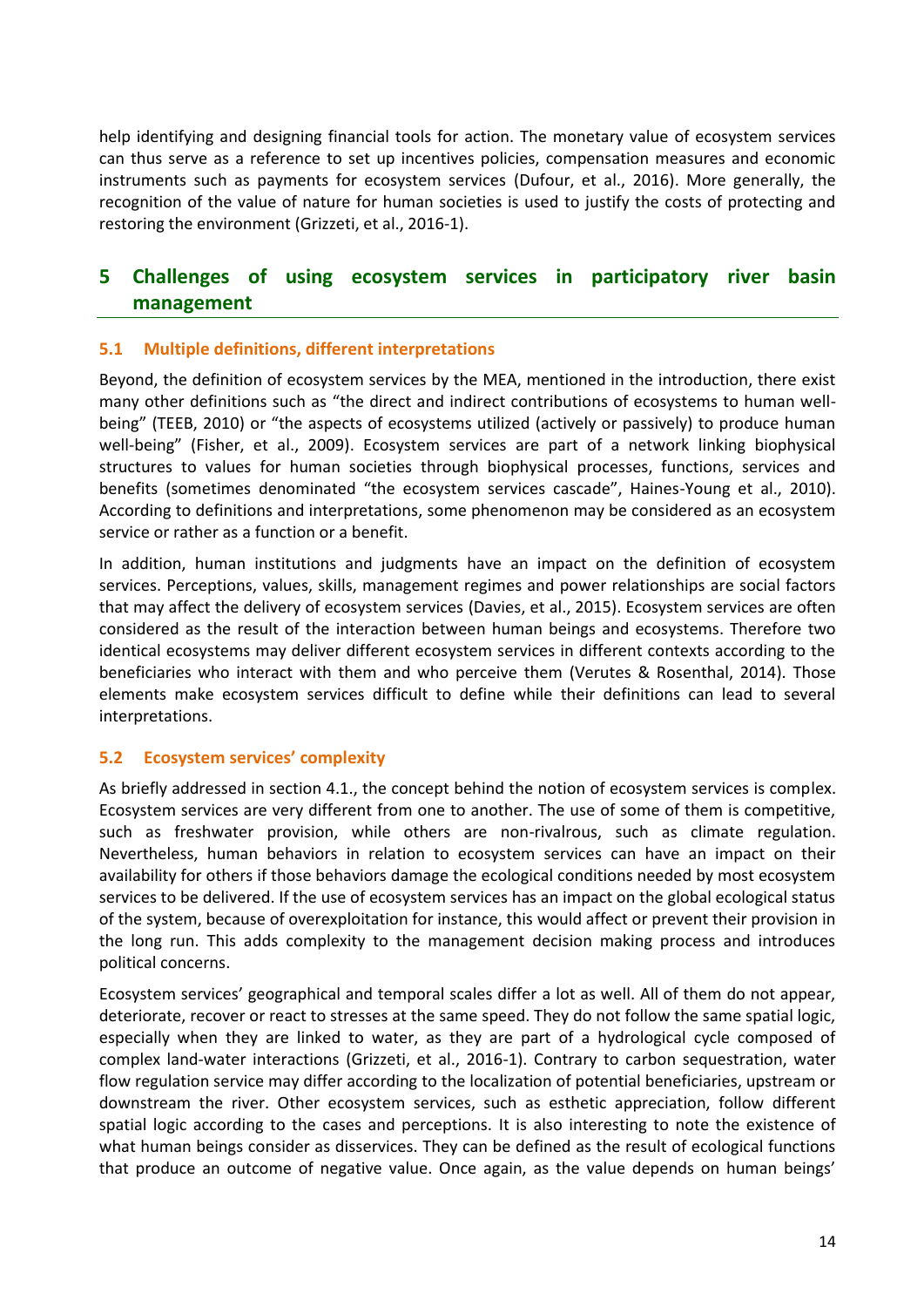perceptions, some phenomenon can be considered as services by some people and disservices by others. While urban plants provide aesthetic appeal and well-being to the people living in cities, respiratory allergies to wind-pollinated plants make those same plants being the cause of ecosystem disservices (Von Döhren & Haase, 2015).

Consequently controversies around the notion of ecosystem services are numerous, including about the understanding of the concept and its scientific uncertainties (Barnaud & Antona, 2014). This brings two types of challenges and risks. The first one is the need for multidisciplinary expertise to make an ecosystem services-based approach operational: both natural and social specialists are needed to understand both the biophysical and the socio-economic contexts (Febria, et al., 2015). Practitioners themselves must master the concepts and methodologies before using them. This requests training and a knowledge basis which might be difficult and long to acquire (Fürst, et al., 2014). The second one relies on the fact that it is very likely, in an operational context, that the notion is over-simplified and that definitions and concepts are unclear. This can lead to misunderstandings or misinterpretations which may make public opinion easy to manipulate or lead to inequalities between actors and difficulties to interact (Grizzetti, et al., 2016-2) (Wallis, et al., 2013) (Fürst, et al., 2014).

#### **5.3 Identifying and classifying ecosystem services**

The MEA defined a commonly used typology which distinguishes four categories of ecosystem services: provisioning services (food, freshwater, timber, etc.), regulating services (water treatment, climate regulation, erosion control, etc.), cultural services (recreation, aesthetic values, etc.) and supporting services (nutrient cycle, soil formation, etc.). Despite its pedagogical interest, this classification has been abundantly commented and criticized (Wallace, 2007; Fisher et al., 2009; Haines-Young & Potschin, 2010). More recent typologies have been proposed to overcome some of its drawbacks. For ecosystem services valuation purpose, the TEEB framework considers supporting services as ecological processes and replaces them by a habitat services category in order to avoid double counting in the valuation process. In order to support the development of environmental accounting, the European Environmental Agency designed a Common International Classification of Ecosystem Services (CICES), which classifies ecosystem services in a five-level hierarchical structure including three sections similar to the MEA's categories except the supporting services one (cf. Table 1). This typology distinguishes the services provided by living organisms or by a combination of living organisms and abiotic processes. Abiotic services provided only by abiotic processes may affect ecosystem services but are not considered as such. Nevertheless, other major institutions such as environmental departments, NGOs or the Global Water Partnership use the MEA typology slightly modified to fit their context and needs.

In the context of participatory river basin management, the issue is which typology is most appropriate for operationalizing the ES concept in the management process. Lots of authors consider that an efficient typology is needed to support the implementation of an ecosystem services-based approach and many argue that it is more efficient to identify and classify ecosystem services according to the context rather than using existing lists and typologies (Martin-Ortega, et al., 2015) (Asah, et al., 2012) (Costanza, 2008) (Fisher, et al., 2009). The main argument is that existing classification schemes may not adequately reflect the specificities of a social-ecological system and thus may not be relevant to the local problems and to the system's social-ecological context and biophysical environment (Asah, et al., 2012) (Tadaki, et al., 2015).

Moreover several case studies have highlighted a significant difference between the ecosystem services selected by local stakeholders through participatory methods and those identified in the literature (Malinga, et al., 2013) (Jorda-Capdevila, et al., 2016-1). Ecosystem services identification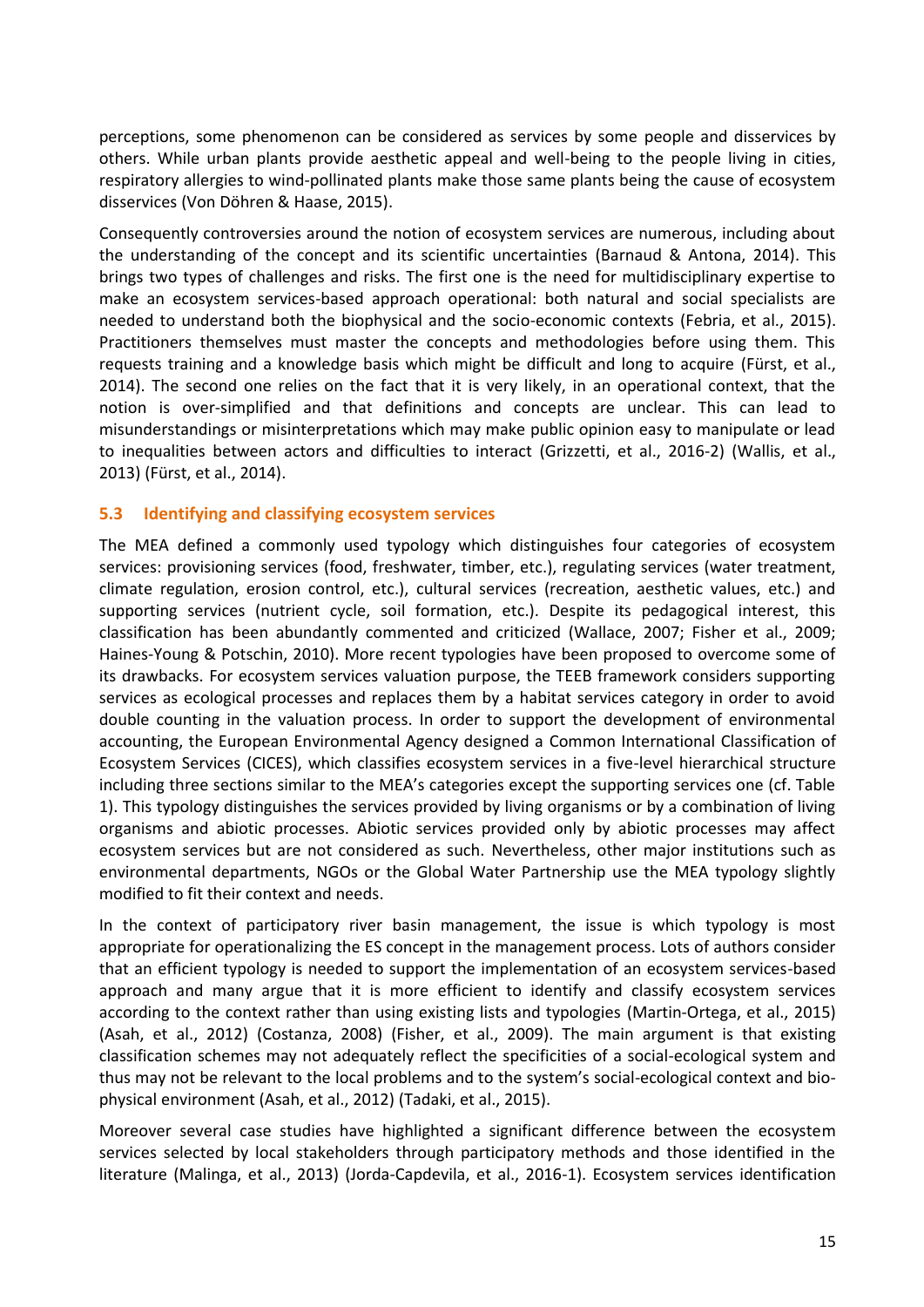based on the literature is also considered as insufficient to capture the complexity of local realities (Ceresil, et al., 2015). Those arguments push toward using bottom-up approaches and participatory methods to establish a list and classification of ecosystem services that are efficient for management. Issues of social and procedural equity are then at stake when choosing the methods and actors involved in the selection and classification of ecosystem services as this constitutes political decisions (Tadaki, et al., 2015). On the other hand, ecosystem services complexity and the need for diverse expertise are strong arguments toward deriving ecosystem services frameworks through expert analysis and scientific literature.

However, in our review, out of 21 papers addressing the use of an ecosystem services framework for participatory river basin management, only six, including two studying the same case, use a list of ecosystem services specifically built for the study and based on its context. Among those five cases, only one, in the Lower Ter River Basin in Spain, shows the direct involvement of a specific list of ecosystem services in the management process. The list of ecosystem services was identified by two researchers from the responses to interviews of twenty informants who had good knowledge and experience of the territory (Jorda-Capdevila, et al., 2016-1). In the four remaining cases, ecosystem services are assessed in a participatory way (?) but the assessment outputs are not directly used for decision-making: the Lower Caqueta River in Colombia (Ramirez-Gomez, et al., 2015), the Koshi River Basin in Nepal (Van Oort, et al., 2015), the South Australian Murray-Darling Basin region in Australia (Raymond, et al., 2009) (Cast, et al., 2008) and the Upper Thukela region in South Africa (Malinga, et al., 2013).

#### **5.4 Measuring the impacts of an ecosystem services-based approach**

While many elements constitute arguments supporting the use of the notion of ecosystem services in participatory decision-making for water systems, some authors observed that the actual design of policies and implementation of measures have not shown much evidence of the contribution of ecosystem services to the decision-making process (Seifert-Dähn, et al., 2015). A lot of concepts emerged and disappeared or changed after a while because they could not prove to have enough benefits. This was the case of three approaches respectively promoted and used in 2002 by Conservation International ("biodiversity hotspots"), the International Union for the Conservation of Nature ("landscape approach") and the World Wildlife Fund ("Global 200 Ecoregions") which had changed in 2014 compared to their 2002 status (Leisher, 2015). In the case of ecosystem services and their use in participatory management, it seems to be too early to draw a conclusion. In 2013, Liu and her collaborators could not find any study in which an ecosystem services framework had been operationalized to support water management (Liu, et al., 2013). In 2016, Grizzetti and her collaborators qualified the use of the concept of ecosystem services in water policies and management as being in an "explorative stage" (Grizzeti, et al., 2016-1).

A tool has already been developed by Fürst, Opdam, Inostroza and Luque to measure the success of an ecosystem-services approach in facilitating participatory planning. Using a balanced score card, criteria are chosen, strengths and weaknesses are identified and grades are given to assess the success of the approach in a case that has already been implemented. The result may then be used to choose whether the ecosystem services approach should be used in a similar case. The authors tested the tool on two cases that differed regarding their governance scheme and could conclude which governance scheme was best fitted to an ecosystem services approach. It is interesting to note that the ecosystem services approach was more successful in an "integrated land-use planning [system], driven by actors at place" than in a "multi-level governance [system] mainly based on cooperation between hierarchic and institutionalized planning structures at regional or local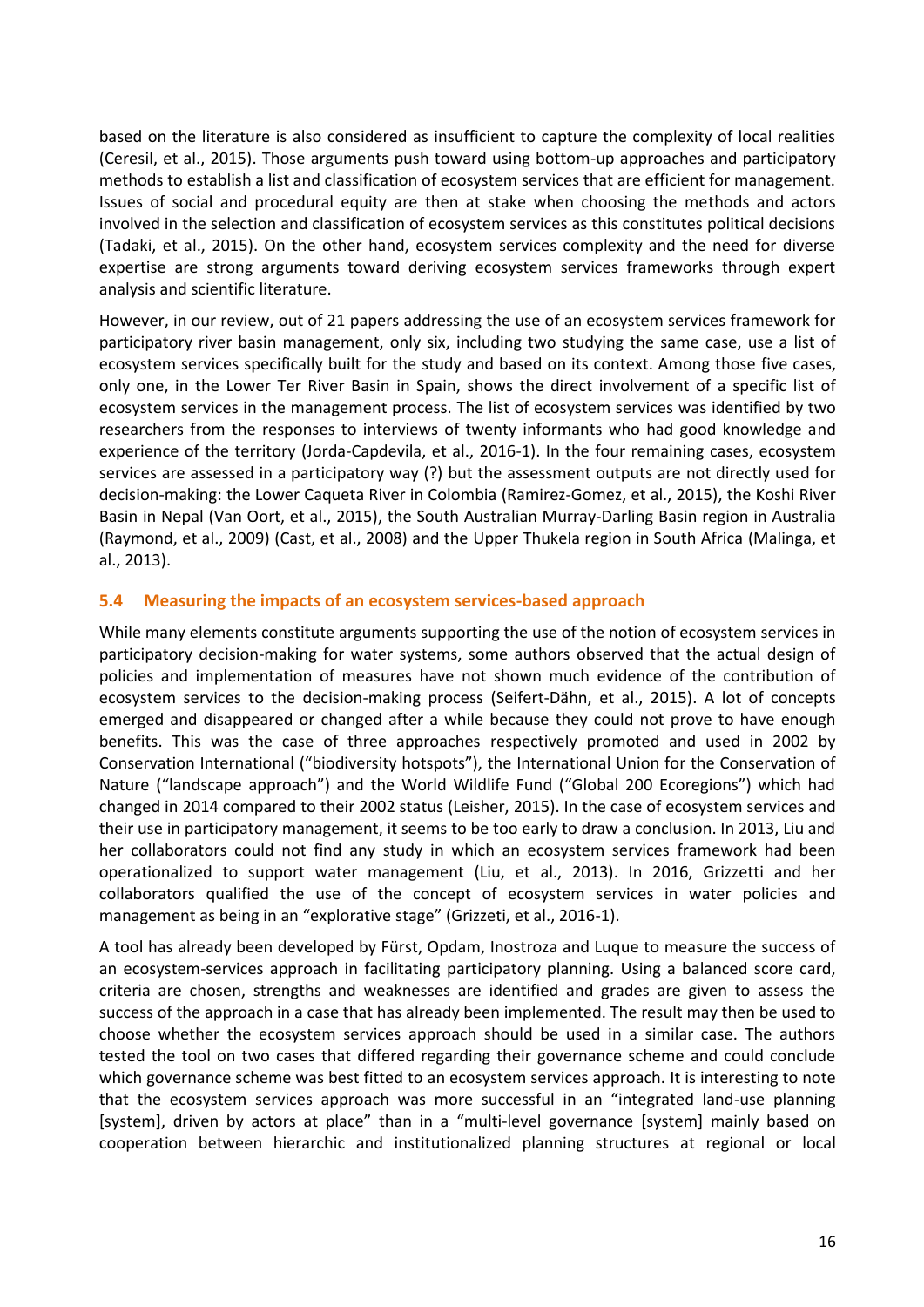communities", confirming the tight link between ecosystem services and participation (Fürst, et al., 2014).

## **6 Conclusions and recommendations**

## **6.1 Practices and outcomes**

This literature review permitted to identify that assessment and valuation of ecosystem services constitute the main use of the notion in relation to participatory water management and have already been studied a lot. ES assessment and valuation exercises improve the knowledge of waterrelated social-ecological systems and therefore may inform participatory water management processes. Cases reporting an actual use of ecosystem services as a tool for participatory management are less common and less documented. Participatory modeling methods based on ecosystem services enable the participants to create a clear vision of a system, to understand its past and to build its future. Those methods, such as scenario planning and mapping, emphasize the aspects of ecosystem services that make them an intuitive and understandable notion. They provide a context that facilitates people's handling of ecosystem services. In parallel, ecosystem services can be used as basic components for modeling approaches as they capture natural systems with quite simple words and provide a framework for discussing with a common language. Both modeling methods and the ecosystem services concept are helpful to understand complex systems functioning. In particular, games seem to have even more potential to operationalize those advantages because of the closeness they are able to create between players and the concepts they wield.

Direct outcomes have been identified from the eight case studies describing the operational use of ecosystem services in participatory management of river basins. First, ecosystem services permitted to identify the places and concerns on which management had to focus by prioritizing the ecosystem services lying behind issues at stake (Jorda-Capdevila, et al., 2016-2) (Liu, et al., 2013) (Malinga, et al., 2013) (Palomo, et al., 2011) and by evaluating and measuring the consequences of different options for the future through their impacts on ecosystem services (Borowski-Maaser, et al., 2014) (Jessel & Jacobs, 2005). Second, ecosystem services have helped to deal with conflicts that arose around usages of water. Locations and causes of conflicts have been identified using ecosystem services as these conflicts were located where many people granted value to nature and as they were caused by this high concentration of value (Jorda-Capdevila, et al., 2016-1). Conflicts were also handled by bringing stakeholders together, who then understood the advantages of discussion and could work on a common desirable future (Jacobs, et al., 2015) (Maynard, et al., 2015).

Those results have shown to come together with the general advantages of ecosystem services cited in section [4:](#page-10-1) they constitute a framework to discuss with a common language, they make complex social-ecological systems easier to understand and they engage people in management processes.

## **6.2 Recommendations to move forward**

Despite the novelty of using ecosystem services in management processes and the scarcity of literature studying those practices and their outcomes, some recommendations can already be formulated, to overcome the challenges raised in this literature review. Ecosystem services' complexity, variable definitions and multiple classifications act as brakes to capture them into models and to use them in operational contexts. The notion needs to be clarified and strengthened for the models to be accurate and to avoid misunderstandings and their consequences.

However, no conclusion can be effectively drawn concerning the use of ecosystem services in river basin management as it has hardly ever been assessed and compared to similar cases not resorting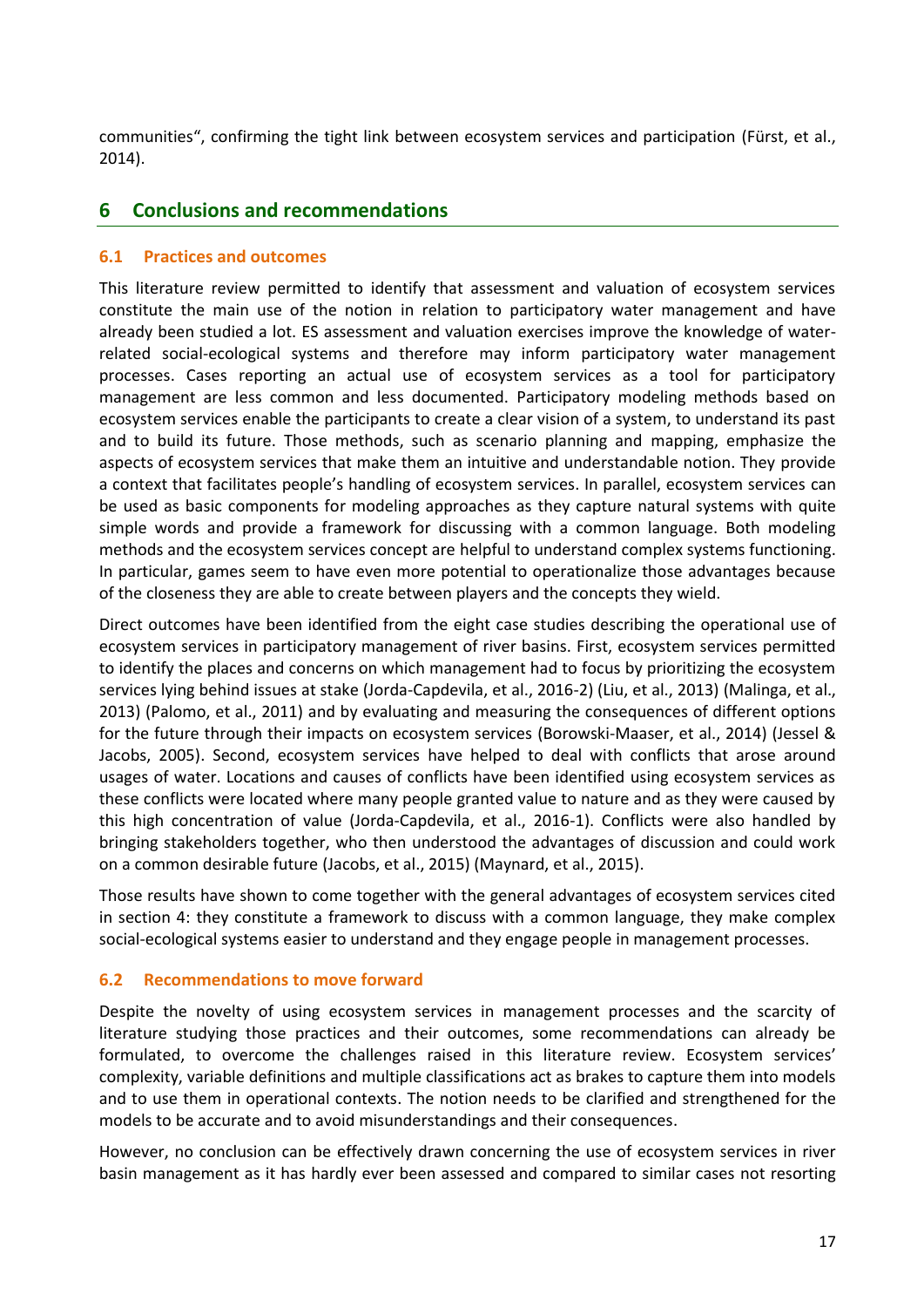to ecosystem services. The literature studied offers conclusions on the experiences that have been led but rarely evaluates the effects of ecosystem services themselves on the results. The use of ecosystem services in a water management context should be systematically monitored and evaluated to truly conclude on its impacts. The measurement tool proposed by Fürst, Opdam, Inostroza and Luque is a first step toward evaluating the outcomes of using ecosystem services and could be used as an evaluation tool (Fürst, et al., 2014). Nevertheless, the method created does not allow any comparison between the cases graded and similar cases which would not use ecosystem services. More evaluations and wider comparisons are needed to conclude whether and how the operational use of ecosystem services affects the results of participatory river basin management.

#### **7 References**

Asah, S. T., Blahna, D. & Ryan, C., 2012. Involving forest communities in identifying and constructing ecosystem services: Millennium assessment and place specificity. *Journal of Forestry, 110*, April, pp. 149-156.

Barnaud, C. & Antona, M., 2014. Deconstructing ecosystem services: uncertainties and controversies around a socially constructed concept. *Geoforum, 56*, pp. 113-123.

Blackstock, K. L., Martin-Ortega, J. & Spray, C. J., 2015. Implementation of the European Water Framework Directive. What does an ecosystem services-based approach add?. Dans: *Water Ecosystem Services. A Global Perspective.*  Cambridge: Cambridge University Press.

Borowski-Maaser, I., Sauer, U., Cortekar, J. & Van der Meulen, S., 2014. *Phase II of an ecosystem services project in*  the Vecht basin: Developing a proposal for a regional scheme on payments for ecosystem services, Final Report, s.l.: Georg-August-Universität Göttingen, Deltares.

Bryan, B. A., Raymond, C. M., Crossman, N. D. & Hatton Macdonald, D., 2010. Targetting the management of ecosystem services based on social values: Where, what and how?. *Landscape and Urban Planning, 97*, pp. 111-122.

Cast, A. et al., 2008. *South Australian Murray-Darling Basin Environmental Values Report,* s.l.: CSIRO, Water for a Healty Country.

Ceresil, P. E., Jourdren, M. & Morardet, S., 2015. *Evaluation économique des services écosystémiques des hydrosystèmes dans les bassins versants irrigués,* s.l.: Irstea, Onema.

Colloff, M. et al., 2016. Adaptation services of floodplains and wetlands under transformational climate change. *Ecological Applications, 26*, pp. 1003-1017.

Costanza, R., 2008. Ecosystem Services: Multiple Classification Systems are needed, letter to the editor. *Biological Conservation, 141*, pp. 350-352.

Costanza, R. et al., 2014. Simulation games that integrate research, entertainment, and learning around ecosystem services. *Ecosystem Services, 10*, pp. 195-201.

Costanza, R. et al., 1997. The value of the world's ecosystem services and natural capital. *Nature, 387*, pp. 253-260.

Darvill, R. & Lindo, Z., 2014. Quantifying and mapping ecosystem service use across stakeholder groups: Implications for conservation with priorities for cultural values. *Ecosystem Services,13*, pp. 153-161.

Davies, K. K. et al., 2015. Improving ecosystem service frameworks to address wicked problems. *Ecology and Society, 20(2)*.

De Groot, R. S., Wilson, M. A. & Boumans, R. M., 2002. A typology for the classification, description and valuation of ecosystem functions, goods and services. *Ecological Economics, 41*, pp. 393-408.

Dufour, S., Arnauld de Sartre, X., Castro, M. & Oszwald, J., 2016. Origine et usages de la notion de services écosystémiques : éclairages sur son apport à la gestion des hydrosystèmes. *VertigO, Hors-série 25*, Août.

European Union, 2011. *The EU Biodiversity Strategy to 2020,* Luxembourg: Publications Office of the European Union.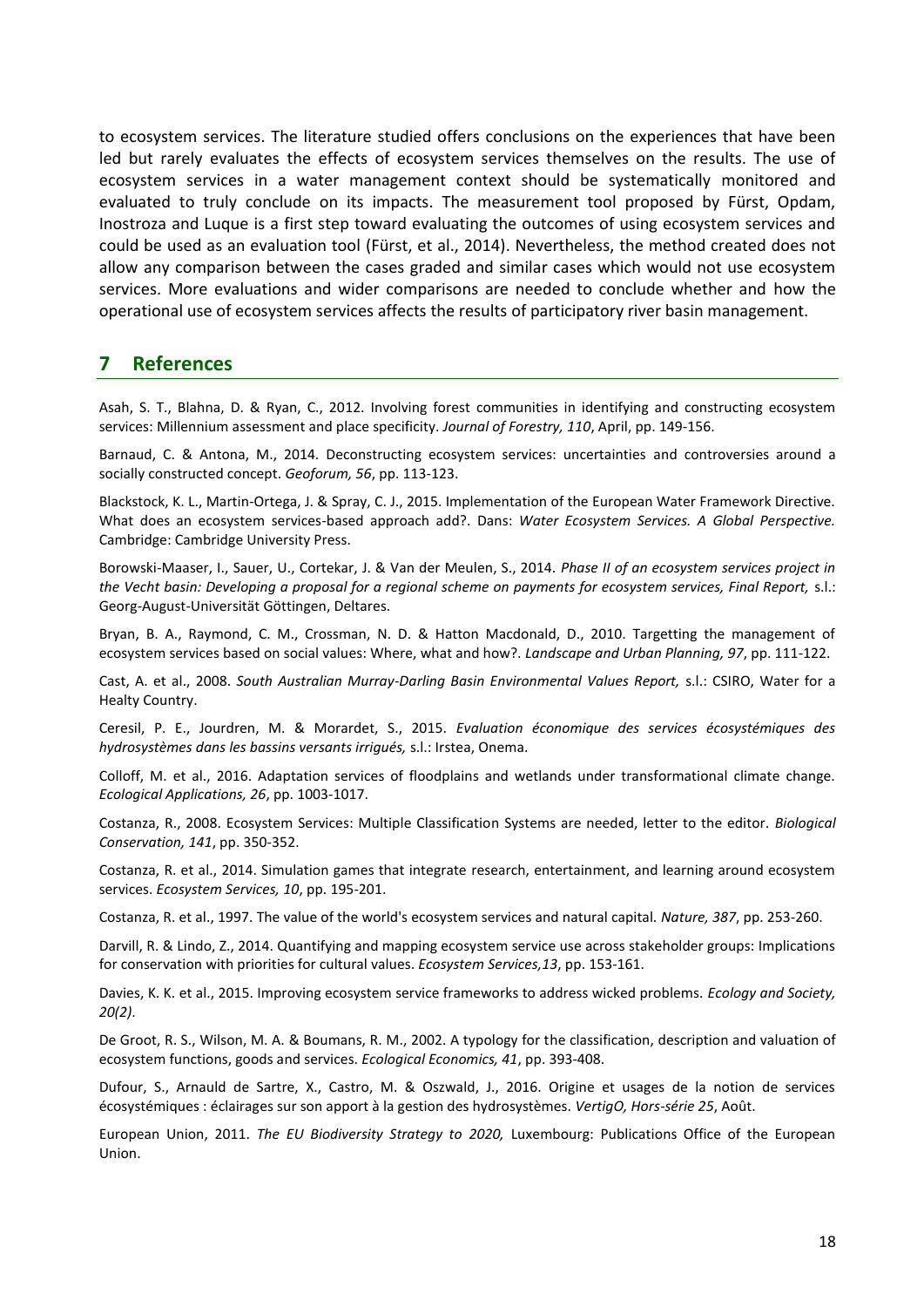Febria, C. M., Koch, B. J. & Palmer, M. A., 2015. Operatonalising an ecosystem services-based approach for managing river biodiversity. Dans: *Water Ecosystem Services. A Global Perspective..* Cambridge: Cambridge University Press.

Fisher, B., Turner, R. K. & Morling, P., 2009. Defining and classifying ecosystem services for decision making. *Ecological Economics, 68*, pp. 643-653.

Fürst, C., Opdam, P., Inostroza, L. & Luqe, S., 2014. Evaluating the role of ecosystem services in participatory land use planning: proposing a balanced score card. *Landscape Ecology, 29*, pp. 1435-1446.

Garcia-Nieto, A. P. et al., 2015. Collaborative mapping of ecosystem services: the role of stakeholders' profiles. *Ecosystem Services, 13*, pp. 141-152.

Grizzeti, B. et al., 2016-1. Assessing water ecosystem services for water resource management. *Environmental Science & Policy, 61*, pp. 194-203.

Grizzetti, B. et al., 2016-2. Ecosystem services for water policy: Insights across Europe. *Environmental Science & Policy, 66*, pp. 179-190.

Hauck, J. et al., 2013. Benefits and limitations of the ecosystem services concept in environmental policy and decision making: Some stakeholder perspectives. *Environmental Science & Policy, 25*, pp. 13-21.

Jacobs, S. et al., 2015. Detecting ecosystem service trade-offs and synergies: A practice-oriented application in four industrialized estuaries. *Ecosystem Services, 16*, pp. 378-389.

Jessel, B. & Jacobs, J., 2005. Land use scenario development and stakeholder involvment as tools for watershed management within the Havel River Basin. *Limnologica,35*, pp. 220-233.

Jorda-Capdevila, D., Rodriguez-Labajos, B. & Bardina, M., 2016-1. A five-step assessment of river ecosystem services to inform conflictive water-flows management – the Ter River case. *VertigO, hors-série 25*.

Jorda-Capdevila, D., Rodriguez-Labajos, B. & Bardina, M., 2016-2. An integrative modelling approach for linking environmental flow management, ecosystem service provision and inter-stakeholder conflict. *Environmental Modeling & Software, 79*, pp. 22-34.

Kenter, J. O., Hyde, T., Christie, M. & Fazey, I., 2011. The importance of deliberation in valuing ecosystem services in developing countries - Evidence from the Solomon Islands. *Global Environmental Change, 21*, pp. 505-521.

Kenter, J. O. et al., 2015. What are shared and social values of ecosystems?. *Ecological Economics, 11*, pp. 86-99.

Leisher, C., 2015. How useful to biodiversity conservation are ecosystem services-based approaches?. Dans: *Water Ecosystem Services. A Global Perspective..* Cambridge: Cambridge University Press.

Liu, J. & Opdam, P., 2014. Valuing ecosystem services in community-based landscape planning: introducing a wellbeing-based approach. *Landscape Ecology, 29(8)*, pp. 1347-1360.

Liu, S., Crossman, N. D., Nolan, M. & Ghirmay, H., 2013. Bringing ecosystem services into integrated water resources management. *Journal of Environmental Management, 129*, pp. 92-102.

Lynam, T. et al., 2007. A review of tools for incoroporating community knowledge, preferences and values into decision making in natural resources management. *Ecology and Society, 12(1)*.

Malinga, R., Gordon, L. J., Lindborg, R. & Jewitt, G., 2013. Using participatory scenario planning to identify ecosystem services in changing landscapes. *Ecology and Society, 18(4)*, p. 10.

Martin-Ortega, J., Jorda-Capdevila, D., Glenk, K. & Holstead, K. L., 2015. What defines ecosystem services-based approaches?. Dans: *Water Ecosystem Services. A Global Perspective.* Cambridge: Cambridge University Press.

Maynard, S. et al., 2015. An ecosystem services-based approach to integrated regional catchment management. The South East Queensland experience. Dans: *Water Ecosystem Services. A Global Perspective..* Cambridge: Cambridge University Press.

Millennium Ecosystem Assessment, 2005. *Ecosystem and Human Well-being: Synthesis,* Washington, DC: Island Press.

Opdam, P. et al., 2015. Framing ecosystem services: affecting behaviour of actors in collaborative landscape planning?. *Land Use Policy, 46*, pp. 223-231.